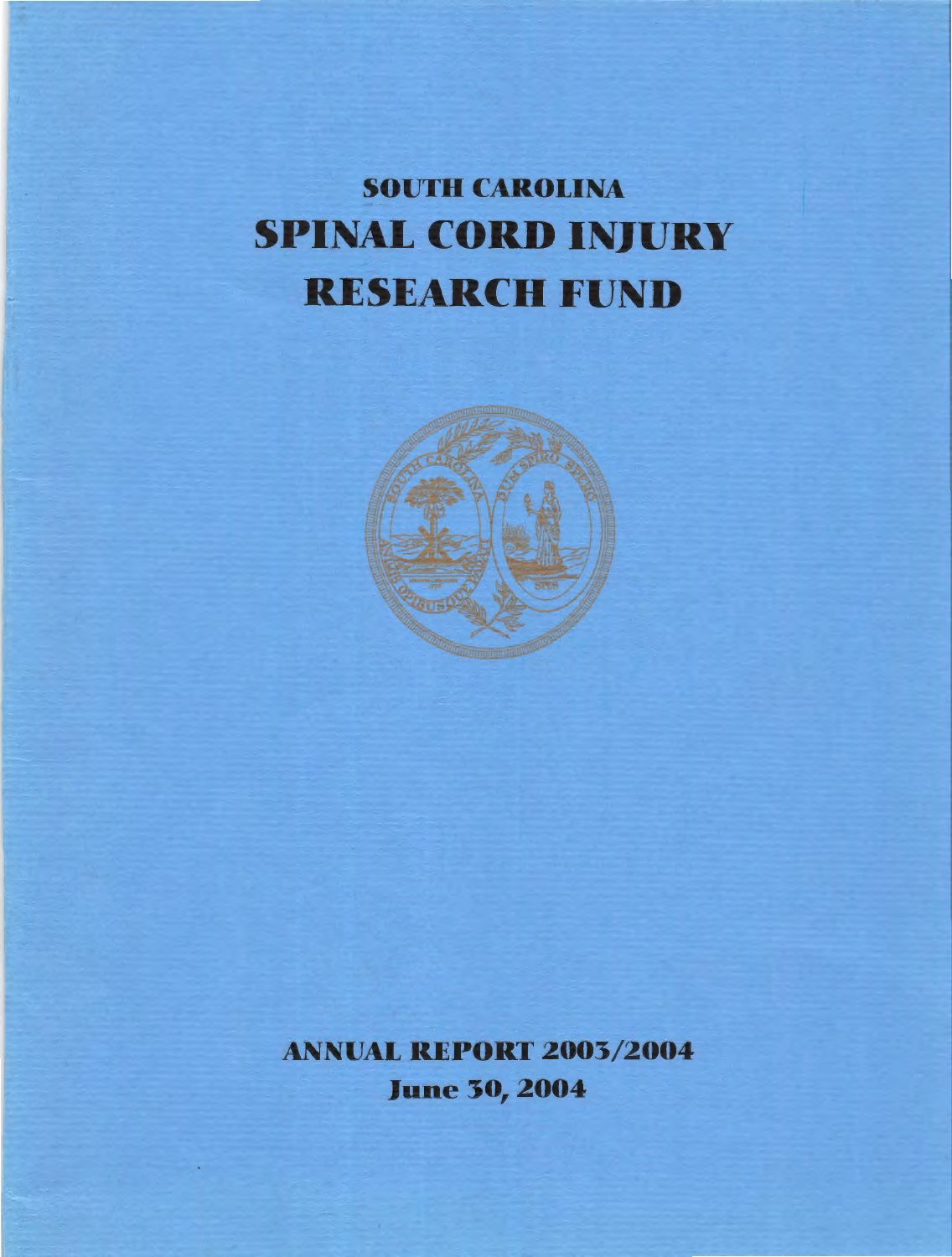### **In Memory of Judge Charles Allen, 1949-2003**



*In addition to service on the SC/RF Board, Judge Allen served on the Shepherd Center advisory board. The following memorial originally appeared in Shepherd Center's Spinal Column magazine and is reprinted here with their generous permission.* 

Shepherd Center lost a dear friend late last year with the passing of Judge Charles L. Allen of Charleston, South Carolina. Allen, a member of Shepherd's advisory board, was a compassionate, fair-minded, municipal court judge who was an inspiration to anyone who faced a severe disability and gone on to live a rich and productive life.

Paralyzed from the neck down from a motorbike accident in 1982, Allen was determined not to let his disability overwhelm his life. He freed himself from dependence on a ventilator, and learned to maneuver his sip and puff wheelchair.

"There are so many technical advances that handicapped people cannot lose faith", he said in a Charleston *Post and Courier* interview two years after his accident. "We must resolve to live fully and thank God for life".

Allen also took an active role in prison ministry. He wanted to reach out to others that were "confined" by life, he would say. That ministry grew from just a few people to well over one hundred state prisoners in a short time.

Allen's funeral was held in Charleston on New Year's Eve. During the service, a recording of 180 prisoners singing "Amazing Grace" was played in his honor. Judge Allen was 54.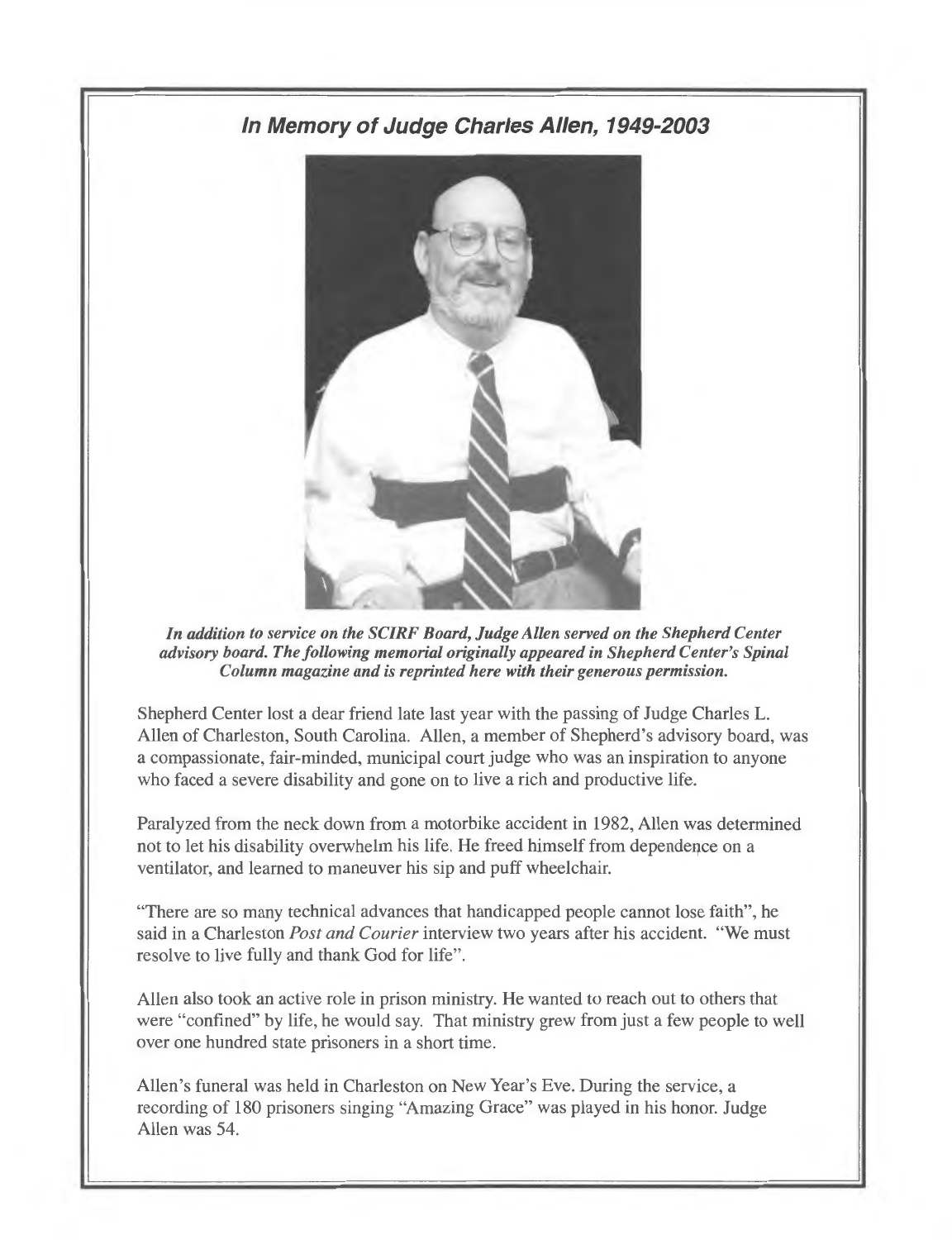# **State of South Carolina**  $\mathfrak s$ piual Cord Injury Research Board

"Dum Spiro Spero - While I breathe I Hope"

**Brian G. Cuddy, MD Chairman** 

Judge Charles L. Allen David Griesemer, MD Terry Peacock Phanor L. Perot, MD, PhD David L. Shallcross, MD W. Daniel Westerkam, MD



**J. Walker Coleman, III Fund Administrator** 

Medical University of South Carolina Administrative Building 135 Cannon Street, Suite 201 P.O. Box 250001 Charleston, SC 29425

**July 2004** 

### **Dear Friends and Supporters;**

On behalf of the Board of the Spinal Cord Injury Research Fund, I am pleased to report on yet another year of hard work and progress by Fund projects, Board, and staff.

However, we were deeply saddened by the untimely passing of Board Member, Judge Charles Allen, who so valiantly continued to contribute to his community, profession, and to spinal cord injury despite his own injury. He will forever be missed and this Annual Report is dedicated to his exemplary memory.

As the year started, 10 Second Round research projects were awarded and implemented, with 7 First Round projects still underway. Our Scientific Directors and Board completed and issued RFPs ("Request For Proposals") for two new special initiatives ("Recruitment", and "Rehabilitation") as well as a RFP for a Third Round of projects that resulted in 9 proposals being submitted, 7 of which were approved for funding after thorough scientific review. We are particularly pleased to have all three South Carolina research universities participating with funded projects.

The special "Rehabilitation" RFP was the end product of over a year of seed work which included a conference of statewide leaders in December co-sponsored by the Fund with the S. C. Spinal Cord Injury Association, the S. C. Brain Injury Leadership Council, and the Brain Injury Alliance of South Carolina. Work is continuing to further refine the parameters of this study focused on meeting the critical need for additional acute rehabilitation services and capabilities in our state.

The year also witnessed additional contact with public and professional leaders to inform about and advocate the growing list of achievements as well as potential offered by the Spinal Cord Injury Research Fund.

These highlights only touch upon the many achievements over this period as well as since the Fund was established in 2000. Once again the Board would like to express its special appreciation to all who are interested in and supportive of the Fund - particularly the S. C. Legislature, the Medical University of South Carolina, Clemson University, and the University of South Carolina. We look forward to an even more productive FY 04-05.

Sincerely,

Brian G. Cuddy, M.D. Board Chair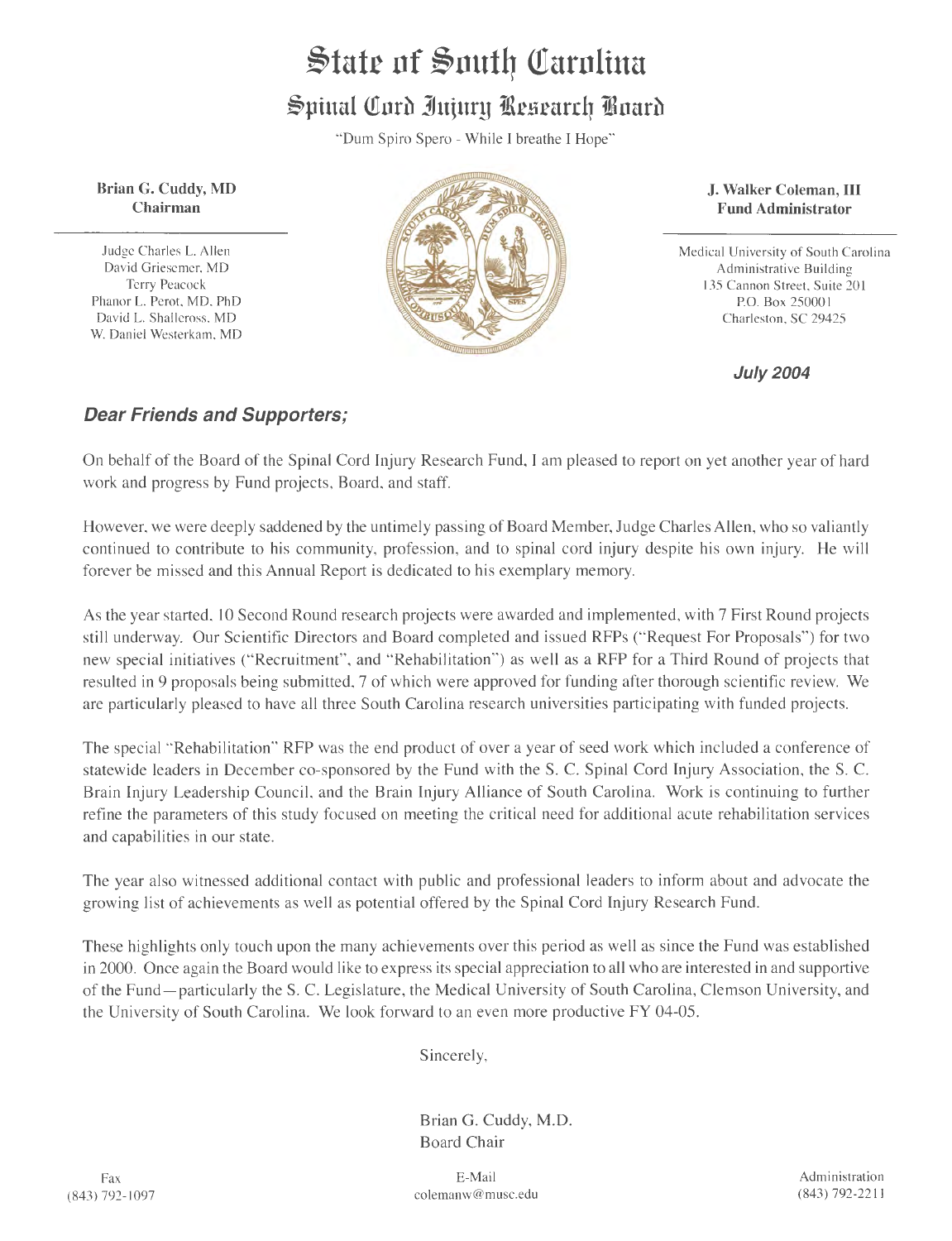### **200312004 ANNUAL REPORT SOUTH CAROLINA SPINAL CORD INJURY RESEARCH FUND**

## **-INDEX-**

| IN MEMORY OF JUDGE CHARLES ALLEN                                                                                                                                                                                                                         |                                               |  |                                                                 |                      |  |  |  |  |  |                      |      |
|----------------------------------------------------------------------------------------------------------------------------------------------------------------------------------------------------------------------------------------------------------|-----------------------------------------------|--|-----------------------------------------------------------------|----------------------|--|--|--|--|--|----------------------|------|
| LETTER FROM BOARD CHAIR .                                                                                                                                                                                                                                |                                               |  |                                                                 |                      |  |  |  |  |  |                      | 3    |
| PART I-OVERVERVIEW OF FUND (01/01/01-06/30/04)                                                                                                                                                                                                           |                                               |  |                                                                 |                      |  |  |  |  |  |                      |      |
| • Purpose/Charge                                                                                                                                                                                                                                         |                                               |  |                                                                 |                      |  |  |  |  |  |                      |      |
|                                                                                                                                                                                                                                                          |                                               |  |                                                                 |                      |  |  |  |  |  |                      |      |
| and the contract of the contract of the contract of the contract of the contract of<br>• Governance                                                                                                                                                      |                                               |  |                                                                 |                      |  |  |  |  |  |                      | 5    |
| and the contract of the contract of the contract of the contract of the contract of<br>• Administration                                                                                                                                                  |                                               |  |                                                                 |                      |  |  |  |  |  |                      | 5    |
|                                                                                                                                                                                                                                                          |                                               |  |                                                                 |                      |  |  |  |  |  |                      | 5    |
| and the contract of the contract of the contract of the contract of the contract of<br>• Primary Objectives                                                                                                                                              |                                               |  |                                                                 |                      |  |  |  |  |  |                      | 5    |
|                                                                                                                                                                                                                                                          |                                               |  |                                                                 |                      |  |  |  |  |  |                      | 6    |
|                                                                                                                                                                                                                                                          |                                               |  |                                                                 |                      |  |  |  |  |  |                      | 6    |
| and the contract of the contract of the contract of the contract of the contract of<br>• Round 01 Projects.                                                                                                                                              |                                               |  |                                                                 |                      |  |  |  |  |  |                      | 7    |
| and the contract of the contract of the contract of the contract of the contract of<br>• Round 02 Projects.                                                                                                                                              |                                               |  |                                                                 |                      |  |  |  |  |  |                      | 8    |
| the contract of the contract of the contract of the contract of the contract of<br>• Round 03 Projects.                                                                                                                                                  |                                               |  |                                                                 |                      |  |  |  |  |  |                      | 9    |
| • Summary of Progress.<br>and the contract of the contract of the contract of the contract of the contract of the contract of the contract of the contract of the contract of the contract of the contract of the contract of the contract of the contra |                                               |  |                                                                 |                      |  |  |  |  |  |                      | 10   |
|                                                                                                                                                                                                                                                          |                                               |  |                                                                 |                      |  |  |  |  |  |                      | 10   |
| PART II-HIGHLIGHTS OF FY 03-04 (07/01/03-06/03/04)                                                                                                                                                                                                       |                                               |  |                                                                 |                      |  |  |  |  |  |                      | 11   |
| and the contract of the contract of the contract of the contract of<br>• Budget Discussion                                                                                                                                                               |                                               |  |                                                                 |                      |  |  |  |  |  |                      | 12   |
| <b>APPENDICES</b>                                                                                                                                                                                                                                        |                                               |  |                                                                 |                      |  |  |  |  |  |                      |      |
| 1 Detailed Board Member Information.                                                                                                                                                                                                                     |                                               |  | and a series of the contract of the contract of                 |                      |  |  |  |  |  |                      | 15   |
| 2 Cumulative DUI Collections.                                                                                                                                                                                                                            | <u>na na manana na manana na manana na ma</u> |  |                                                                 |                      |  |  |  |  |  |                      | 16   |
| 3 Fund Budgets                                                                                                                                                                                                                                           |                                               |  |                                                                 |                      |  |  |  |  |  |                      |      |
| - Final 03-04 (including expenditures)                                                                                                                                                                                                                   |                                               |  |                                                                 | $\sim$ $\sim$ $\sim$ |  |  |  |  |  |                      | 18   |
| - Board Approved 04-05.                                                                                                                                                                                                                                  |                                               |  | the contract of the contract of the con-                        |                      |  |  |  |  |  |                      | 18   |
|                                                                                                                                                                                                                                                          |                                               |  |                                                                 |                      |  |  |  |  |  |                      | . 20 |
|                                                                                                                                                                                                                                                          |                                               |  |                                                                 |                      |  |  |  |  |  |                      | 22   |
|                                                                                                                                                                                                                                                          |                                               |  |                                                                 |                      |  |  |  |  |  | $\ddot{\phantom{a}}$ | 23   |
| 5 RFPs Issued                                                                                                                                                                                                                                            |                                               |  |                                                                 |                      |  |  |  |  |  |                      |      |
| $-$ RFP 02A<br>$\mathbf{r}$ $\mathbf{r}$ $\mathbf{r}$                                                                                                                                                                                                    |                                               |  | the contract of the contract of the contract of the contract of |                      |  |  |  |  |  |                      | 25   |
| and the contract of the contract of the contract of the contract of the contract of<br>- RFP 02B.                                                                                                                                                        |                                               |  |                                                                 |                      |  |  |  |  |  |                      | 26   |
| the contract of the contract of the contract of the contract of the contract of<br>$-$ RFP 03 $-$                                                                                                                                                        |                                               |  |                                                                 |                      |  |  |  |  |  |                      | 27   |
|                                                                                                                                                                                                                                                          |                                               |  |                                                                 |                      |  |  |  |  |  |                      | 29   |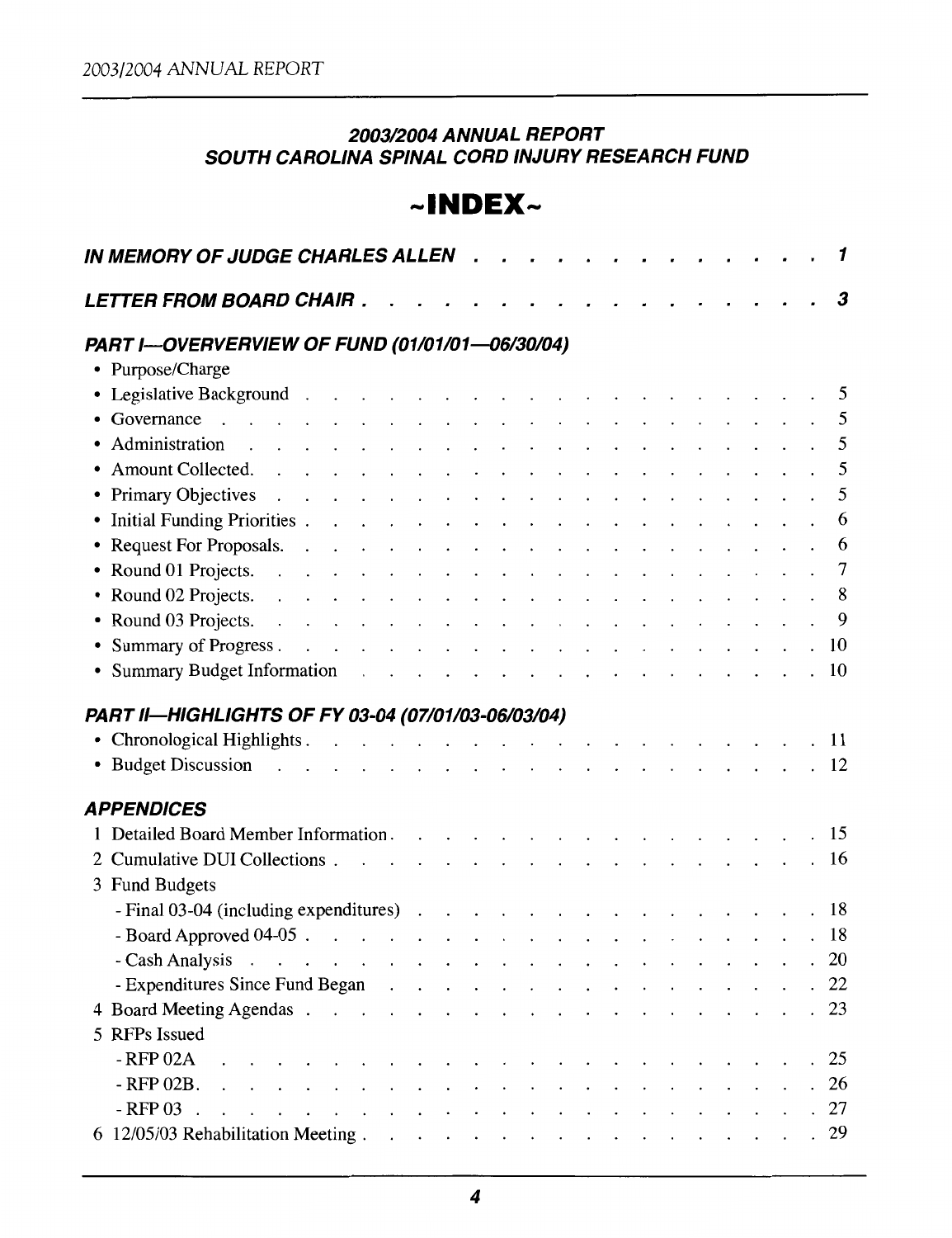# **PART I OVERVIEW: {01/01/01 through 06/30/04}**

**PURPOSE/CHARGE:** Promoting research to develop better understanding of causes and effective treatment strategies for paralysis, sensory loss, and other consequences of spinal cord injury and disease.

**LEGISLATIVE BACKGROUND:** The South Carolina Spinal Cord Injury Research Fund (SCIRF) was established in 2000 by amendment (Bill S54 44-38-510) to Section 2, Chapter 38, Title 44 of the 1976 S.C. Code as signed by the Governor on July 20, 2000.

**GOVERNANCE:** The Fund is governed by a 7 member Board appointed by the Governor upon recommendation of the President of the Medical University of South Carolina. It is comprised of two medical doctors from MUSC; two medical doctors at large specializing or significantly engaged in the treatment of spinal cord injury; two members who have a spinal cord injury or a family member; and one at large medical doctor who is a member of the South Carolina. See **Appendix 1** for detailed Board Member Information.

**ADMINISTRATION:** The Fund is administered by the Medical University of South Carolina through a part-time Administrator (J. Walker Coleman, MBA) assigned from the Office of the President and two part-time Scientific Directors (Dr. James Krause and Dr. Mark Kindy) who oversee all aspects of research development and implementation including setting goals, developing project invitations to meet goals, and scientific review and recommendation to the Board of all such projects received.

**AMOUNT COLLECTED:** The\$ 100 per DUI surcharges started on January 1, 2001. As of July 2004, the Fund had raised slightly over \$ 2.5 Million. The average monthly amount collected over the first 42 months has been right at \$ 60,000. **Appendix 2** presents cumulative DUI collection figures.

### **PRIMARY OBJECTIVES:**

- Advance knowledge of SCI injury repair and regeneration within the SC research community by encouraging physicians and scientists to apply expertise to SCI field.
- Foster collaborative interdisciplinary approaches to SCI research among SC hospitals, rehabilitative centers, research universities, and interested organizations.
- Nurture next generation of SCI researchers through support of young scientists and post-doctoral fellows.
- Improve well being and quality of life of individuals with SCI by research programs that prevent or treat the secondary conditions and consequences of SCI.
- Set budgets and administer funds for SCI research as mandated by the SC Legislative Act, and assure highest quality of research and commitment by investigators.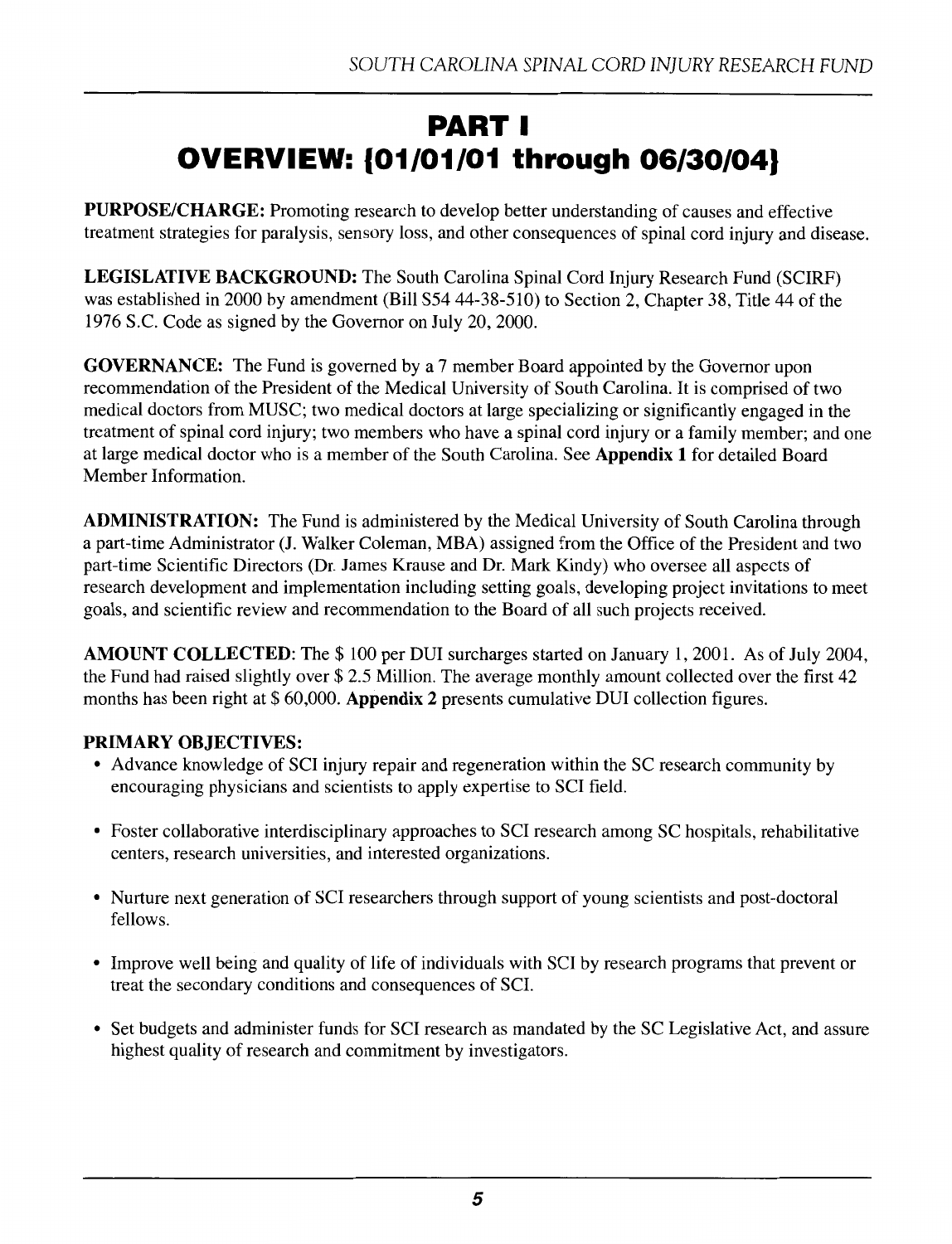### INITIAL FUNDING PRIORITIES:

- Translating basic and pre-clinical findings into clinical applications.
- Studying strategies to promote growth and survival at cellular level.
- Assuring efficacy of drugs or other interventions to prevent or reduce secondary injury and to provide insight to the mechanisms causing this progressive damage.
- Exploring the role of tissue transplantation in restoration of spinal cord function.
- Studying other disorders of spinal cord or brain that are reasonably expected to produce new insight into the mechanism or treatment of dysfunction following spinal cord injury.
- Defining anatomical, pathophysiological, inflamatory, and neurochemical characteristics of spinal cord injury or disease in well defined animal models.
- Elucidating biological and physical mechanisms that improve functions compromised by spinal cord injury, including dysfunction, chronic pain, and uncontrolled spasticity. Developing strategies to prevent or treat secondary complications from injury or disease of the spinal cord.
- Developing innovative rehabilitative strategies, services, or priorities to promote recovery and function following spinal cord injury.
- Developing public education programs to help decrease the occurrence of spinal cord injury by safety education, better safety practices, and decreased alcohol use as a contributing factor.
- Developing education programs for the injured and their families.

REQUESTS FOR PROPOSALS (RFP): There have been five separate issues completed with planning for the sixth (ROUND 04) currently underway for a 12/15/04 target issue date:

- ROUND 01 RFP issued 12/15/01 with 3/15/02 deadline. Received 12 proposals.
- ROUND 02-RFP issued 02/01/03 with 5/13/03 deadline. Received 12 proposals. Added were five Funding Mechanisms: Primary Research, Care Access/Delivery, Career Development, NIH Grant Seed, and Research Result Dissemination.
- ROUND 02A-RFP issued 12/15/03 for special faculty recruitment initiative. To date no proposals have been received, but RFP is still open
- ROUND 02B-RFP issued 02/01/04 for special contract initiative to complete an Assessment of Need and Feasibility of Enhancing Rehabilitation Services in the State of South Carolina. Received 3 bids, but the Board subsequently required additional clarifications and will invite 2 of the bidders to resubmit in December 04.
- ROUND 03-RFP issued 12/15/03 with 03/15/04 deadline. Received 9 regular proposals plus 1 unsolicited special request.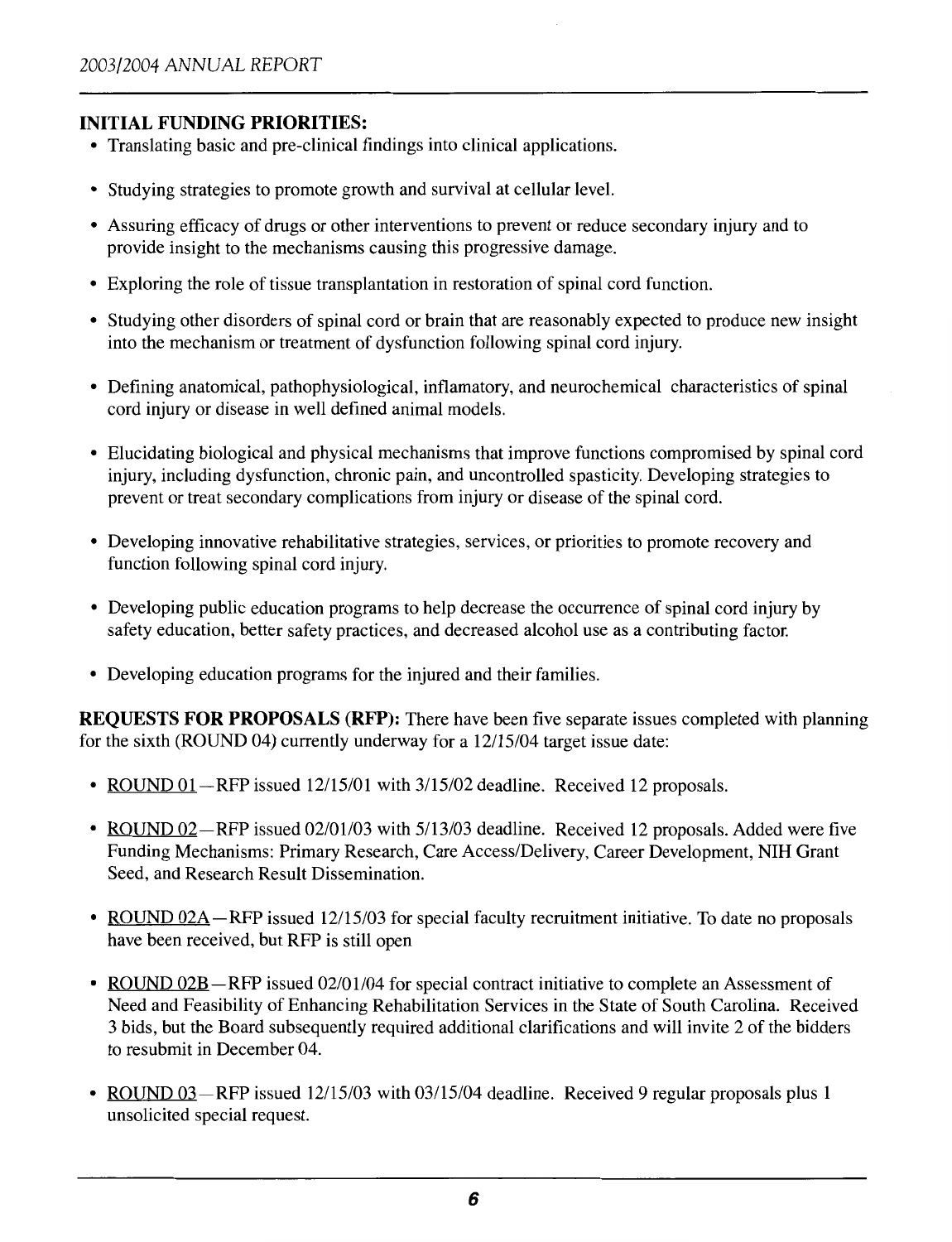ROUND 01 PROJECTS: A first round of eight (8) research projects were approved and awarded funds on 09/01/02 for periods ranging from 12 to 18 months, with no-cost extensions carrying some through the end of 2004.

- SCIRF0202 Gene Expression Profiling of CNS Regions Implicated in a Mouse Model of Spinal Cord Injury{\$ *85,466 for 18 months}* 
	- P. I.: Jacqueline F. McGinty, PhD, Professor, Physiology and Neuroscience Medical University of South Carolina
- SCIRF 0302—Statewide Outcome Assessment for Spinal Cord Injury (SOASCI): Assessing the Implementation and Effectiveness of Methylprednisoleone Protocol and Other Outcomes of Spinal Cord Injury In South Carolina{\$ *123,349 for 12 months}* 
	- P. I.: Stephen J. Haines, MD, Professor and Chair, Department of Neurological Surgery, Medical University of South Carolina
- SCIRF 0602 Assessment and Treatment of Musculoskeletal Pain in the Shoulder Girdle in SCI Through Surface-Recorded EMG and EMG Biofeedback{\$ *91,990 for 18 months}* 
	- P. I.: Susan J. Middaugh, PhD, PT, Professor, Department of Anesthesia and Perioperative Medicine, Medical University of South Carolina
- SCIRF 0802-Spinal Modulation of the Nociceptive Pressor Reflex {\$ *87,978 for 18 months}* 
	- P. I.: Britt Wilson, PhD., Associate Professor, Pharmacology and Physiology, University of South Carolina School of Medicine.
- SCIRF 1102-An *In Vitro* Model of the Reflex Arc as Applied to Spinal Cord Injury {\$ *100,252 for 18 months}* 
	- P. I.: James J. Hickman, PhD., Hunter Endowed Chair of Biomaterials, Department of Bioengineering, Clemson University
- SCIRF 1202 Taking Charge of Your Life" Statewide Conference for People With Spinal Core Injuries{\$ *29,476 for 12 months}*

P. I.: Kermit L. Short, Executive Director, SC Spinal Cord Injury Association

- SCIRF 1302 Recruitment Assistance for James S. Krause, PhD as Chair of the Department of Rehabilitative Sciences at MUSC and Scientific Director of the SCI Research Fund {\$ *125,000 for 12 months}* 
	- **P. I.:** James S. Krause, PhD., (& Danielle N. Ripich, PhD.), Chair, Department of Rehabilitative Sciences, College of Health Professions, Medical University of South Carolina
- SCIRF 1402 Recruitment Assistance for Mark S. Kindy, PhD as The Admiral Pihl Endowed Chair of Neuroscience at MUSC and Associate Scientific Director of the SCI Research Fund {\$ *75,000 for 12 months}* 
	- P. I.: Mark S. Kindy, PhD., (& Peter Kalivas, PhD.), Admiral Pihl Endowed Chair of Neuroscience, Department of Physiology/Neuroscience, Medical University of South Carolina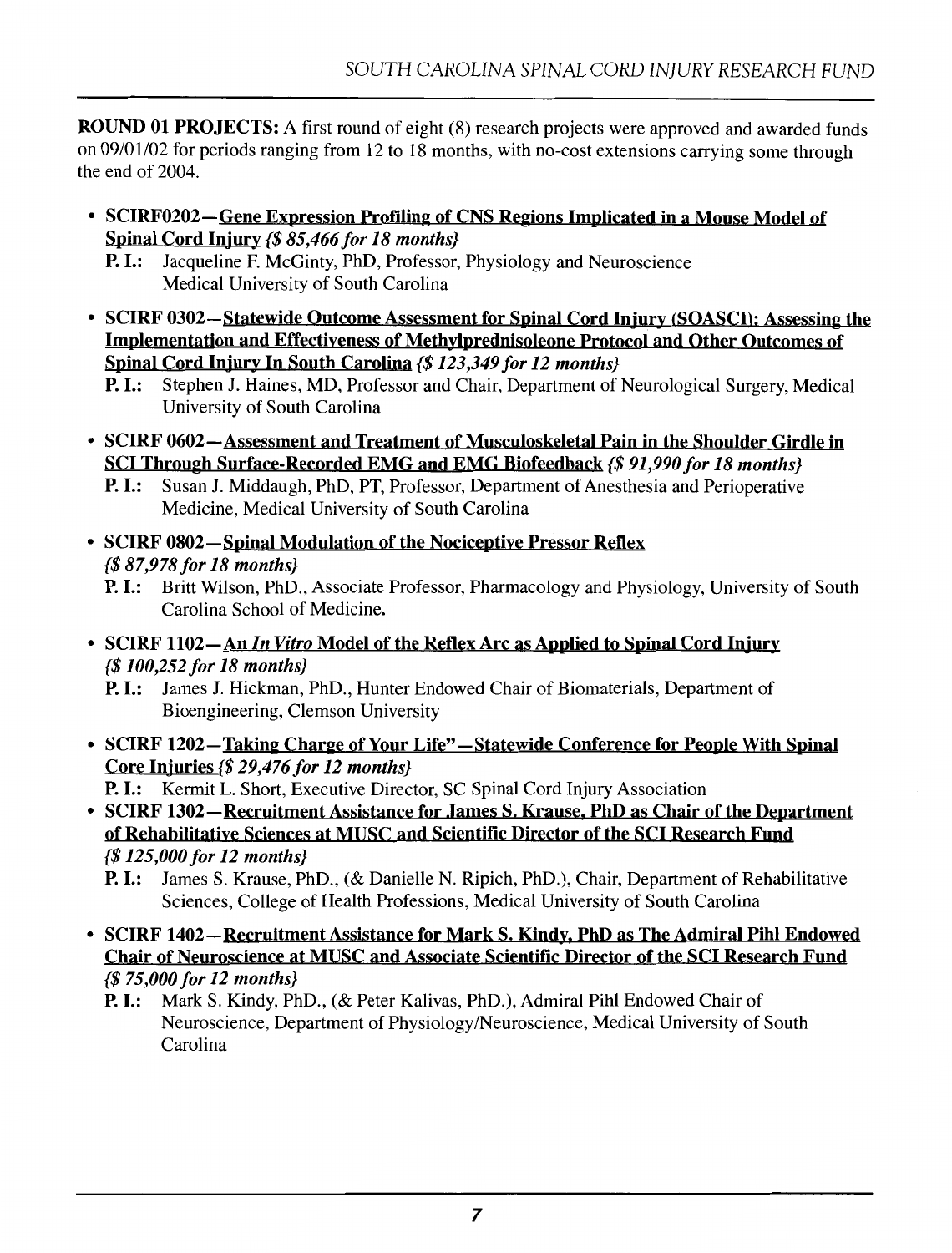ROUND 02 PROJECTS: A second round of ten (10) projects was approved on July 11, 2003 for periods ranging from 12 to 18 months and awarded funds as of September 1, 2003 or shortly thereafter.

• SCIRF 0103—"Taking Charge of Your Life"—Continuing Education for People With Spinal Cord Injury *{\$65,000 for 12 months}* 

P. I.: Kermit Short, Executive Director, SC Spinal Cord Injury Association

- SCIRF 0303 Development of a Laser Cell Micropatterning System for In Vitro Investigation of Adult Stem Cell Spinal Cord Injury Treatment *{\$149,890 for 18 months}*  P. I.: Bruce Z. Gao, PhD., Assistant Professor, Department of Bioengineering, Clemson University
- SCIRF 0403-In Vitro System to Determine Factors Promote Survival and Regeneration of Principal Neurons of the Spinal Cord *{\$ 74,892 for 18 months}* 
	- P. I.: Peter Molnar, PhD., Research Assistant Professor, Department of Bioengineering, Clemson University
- SCIRF 0503-Determination of Occurrence and Causes of Death Among South Carolina Residents with Traumatic Spinal Cord Injury *{\$ 145,000 for 18 months}* 
	- P. I.: Elisabeth Pickelsimer, DA, Research Assistant Professor, Department of Biometry and Epidemiology/Rehabilitative Sciences, Medical University of South Carolina
- SCIRF 0603 The Prevalence of Upper Quarter Pain Among Persons with Long-term Spinal Cord Injury *{\$ 75,000 for 18 months}* 
	- P. I.: David Morrisette, PT, ATC, MTC, PhD., Associate Professor, Physical Therapy Education Program, Department of Rehabilitative Sciences, Medical University of South Carolina
- SCIRF 0703-Frequency, Severity, ad Risk Factors for Falls and Fall-Related Injuries Sustained by Individuals with Incomplete Spinal Cord Injury *{\$ 75,000 for 18 months}* 
	- P. I.: Sandra S. Brotherton, PhD., Assistant Professor, Department of Rehabilitative Sciences, Medical University of South Carolina
- SCIRF 0803—Estrogen Therapy for Spinal Cord Injury *{\$137,592 for 18 months}* 
	- P. I.: Swapan K. Ray, PhD., Assistant Professor, Department of Neurology, Medical University of South Carolina
- SCIRF 0903—Theraputic Use of Minocycline for Spinal Cord Injury *{\$ 24,988 for 12 months}* 
	- P. I.: Narayan R. Bhat, PhD., Professsor, Department of Neurology, Medical University of South Carolina
- SCIRF 1003-Project M.I.L.E. (Mobile Inclusion Life-Training Evaluation) *{\$ 3 ,000 seed funds for additional conceptual development}* 
	- P. I.: Michael E Godkin, Director, Disabilities Resource Center, North Charleston
- SCIRF 1103—Anti-inflammatory Approaches for Spinal Cord Injury *{\$ 75,000 for 18 months}* P. I.: Ernest Barbosa, MD, Associate Professor, Departments of Neurology and Pediatrics, Medical University of South Carolina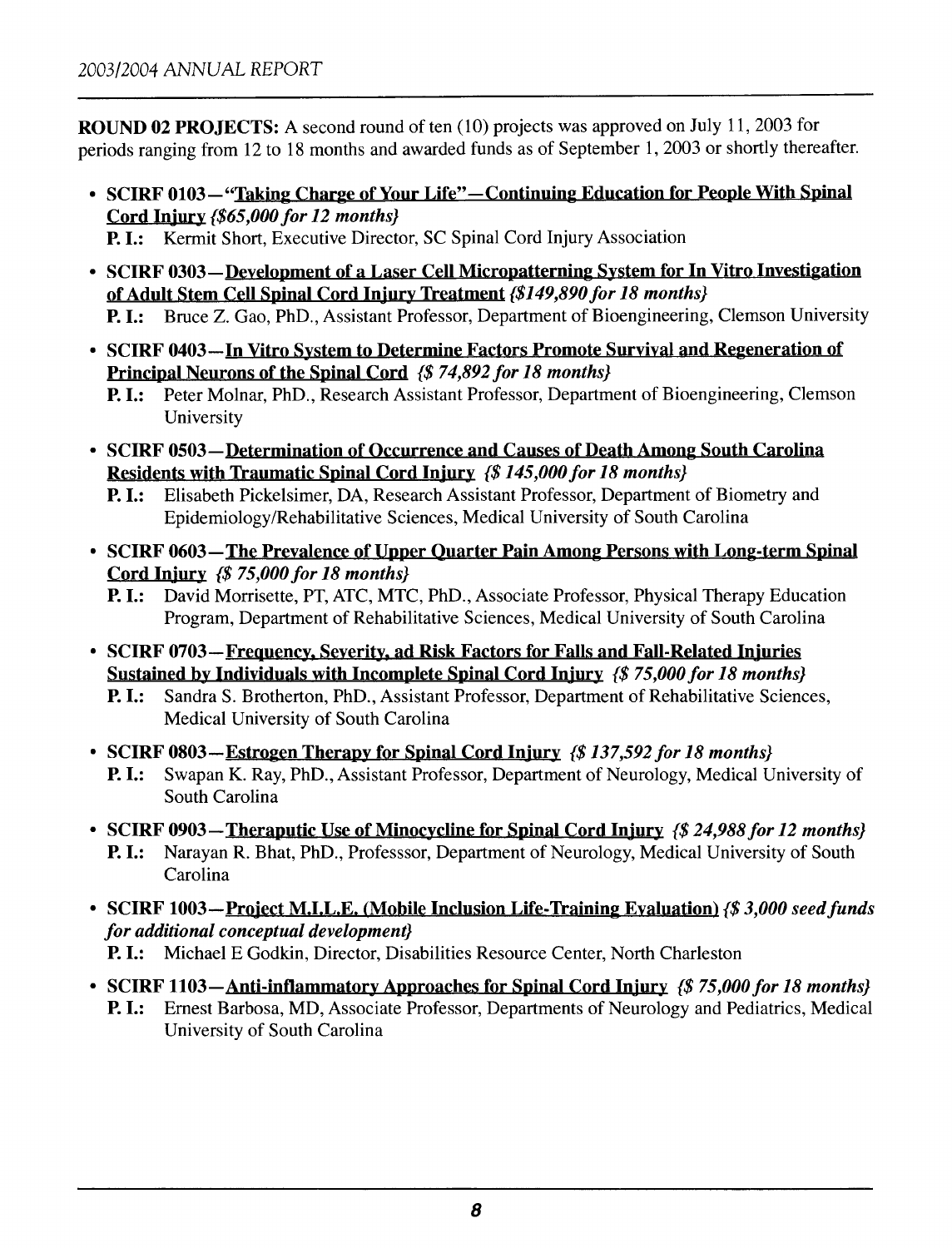- ROUND 03 PROJECTS: A third round of seven (7) projects were approved on June 25, 2004 for periods ranging from 12 to 24 months and awarded funds as of July 1, 2004 or shortly thereafter:
- SCIRF 0104 Biomaterial-based Gene Delivery for Spinal Regeneration {\$ 150,000 for 24 *Months}*

P. I: C. Kenneth Webb, Ph.D., Assistant Professor, Department of Bioengineering, Clemson University

• SCIRF 0204-2005 Statewide Conference for People with Spinal Cord Injury in South Carolina; And Beyond the Walls-Education Outside of Rehabilitation {\$ 60,000 for 12 *Months}* 

P. I: Kermit L. Short, Executive Director, South Carolina Spinal Cord Injury Association

• SCIRF 0304—Home Physical Activity Program for the Promotion of Health and Wellness in Individuals with Spinal Cord Injury {*\$ 150,000 for 24 Months*}

P. I.: Holly H. Wise, PT, Ph.D., Assistant Professor, Department of Rehabilitative Sciences, Medical University of South Carolina

- SCIRF 0604 Patterns of Care for Spinal Cord Injury: South Carolina and the Model Systems {\$ *61,632for 12 Months}* 
	- P. I.: David E. Murday, Ph.D., Assistant Director, Center for Health Services Policy & Research Arnold School of Public Health, University of South Carolina
- SCIRF 0704 Telemedicine: A Lifeline for Continuity of Care for Spinal Cord Injury {\$ *3,000 seed funds for additional conceptual development}* 
	- P. I.: Tracie L. Mertz, Ph.D., Clinical Psychologist, Neuropsychologist, Roger C. Peace Rehab Hospital, Greenville Hospital System
- SCIRF 0804 Dissemination of Information Regarding Evidenced-Based Practices to Enhance Independent Lifestyles for People with Spinal Cord Injuries{\$ *70,000 for 24 Months}* 
	- P. I.: Jill Monger, P.T., MHS; Michael Godkin, Executive Director DisAbility Resource Center of Charleston
- SCIRF 1004 Bridge Funding Support for the S. C. Statewide Traumatic Spinal Cord Injury Surveillance and Registry System{\$ *102,000 for 24 Months}* 
	- P. I.: Anbesaw W. Selassie, DrPH., Assistant Professor,Department of Biometry and Epidemiology/Rehab. Sci., Medical University of South Carolina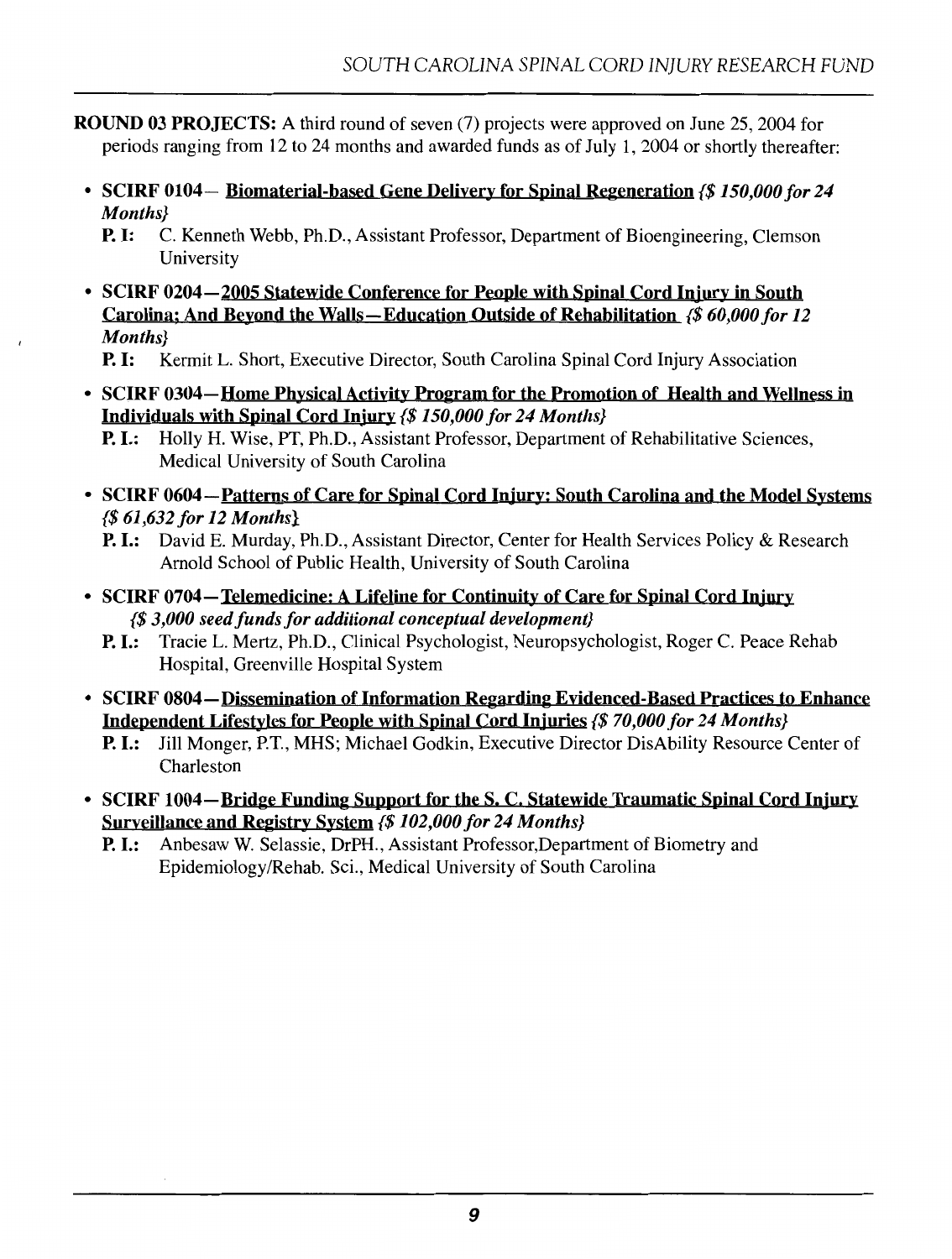**SUMMARY OF PROGRESS:** Projects underway in the initial two rounds include primary research projects, career development awards, small pilot grants and educational programs. These have examined the mechanisms involved in spinal cord injury and have identified potential targets for treatment. Other studies have focused on the testing of selected drugs in the treatment of experimental spinal cord injury (SCI). Results from these studies could lead to the development of therapeutic inventions in patients with SCI. The Fund provided funds for a statewide conference on spinal cord injury and continuing education programs for people with SCI. Additionally, funded projects are examining the factors involved in pain management, death and trauma to individuals with SCI. At the end of 2003 a Fund organized conference of state rehabilitation leaders resulted in RFP 02B as noted above. Future goals of the Fund are to provide support for the recruitment of SCI scientists to the state, and selected programs to enhance ever-evolving Fund priorities. Additional goals are to determine the need for rehabilitation services, to provide educational programs and to reduce the incidence of SCI in South Carolina.

**SUMMARY BUDGET INFORMATION:** Between July 1, 2002 and June 30, 2004, the Fund had obligated a total of \$2,471,097 (\$145,530 in Administration/Other; \$178,162 in Research Development; and \$2,147,505 in funded Projects). These obligations will cover Administration and Scientific Development through 06/30/05, and all of the projects until they end, some on 06/30/06. Actual expenditures for the period totaled \$ 1,018,396. The Fund will continue collections at a rate in the neighborhood of \$60,000 per month as well as recoup additional unexpended funds at year-end from various budget components. **Appendix 3** presents detailed budget information.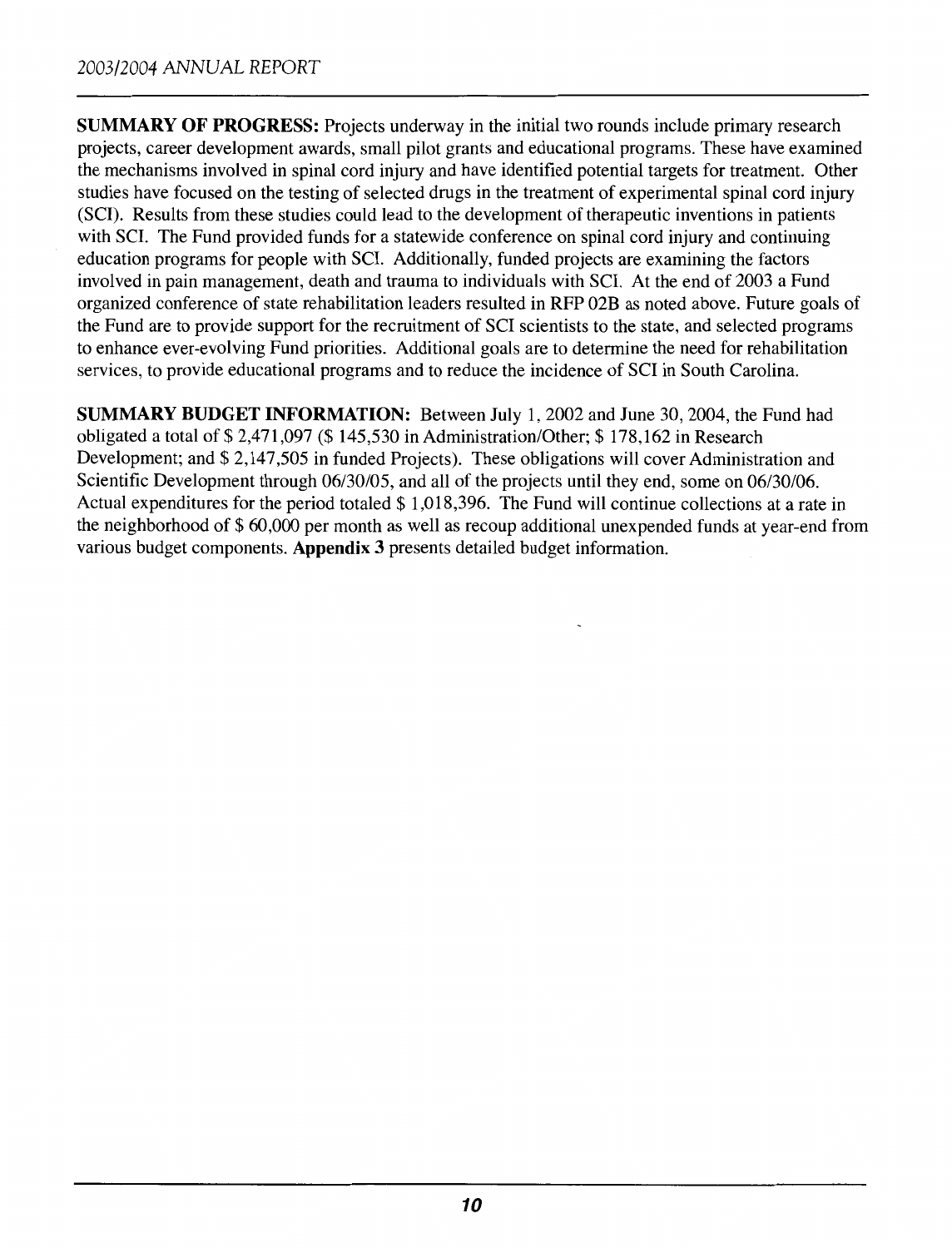# **PART II HIGHLIGHTS OF FY 03-04 {07/01/03-06/30/04}**

- **CHRONOLOGICAL HIGHLIGHTS OF FY 03-04:** 2003/2004 witnessed a steady progression of activity, the highlights of which follow:
- **July:** The Fund Board met and approved ten (10) Round 02 projects for funding; priorities and timeline for a Round 02A and 02B of special initiative projects to be solicited in the Fall (faculty recruitment, and an acute care rehabilitation services need/feasibility study); set preliminary objectives timelines for a Round 03 RFP; and approved year-end 03 budget as well as proposed 04 budget. See **Appendix 4** for Board meeting agendas.
- **August:** Nine (9) of the approved Round 02 projects were awarded fund, with the tenth declining the offer of a seed developmental award. Once again, special recognition and appreciation is due to the MUSC Office of Research and Sponsored Programs as well Office of Grants Accounting who were instrumental in developing and implementing, at no additional cost to the Fund, a fully accountable system for awarding, expending, and monitoring of all funds.
- **October:** Board Chair Cuddy and member Peacock met with Legislative leader Senator Guise and members of the DHEC Certificate of Need staff to overview Fund history and priorities, particularly the planned acute care rehabilitation services need/feasibility study. This was followed up by a telephone discussion with Representative Limehouse. The Fund power point overview was updated, made available to Board and staff, and presented by Chairman Cuddy at the annual meeting of the South Carolina Spine Society.
- **December 05:** After more than six months of Board/staff planning and organizing, the South Carolina Rehabilitation Meeting convened to discuss parameters of an acute care rehabilitation services need/feasibility study. **Appendix 6** includes additional information on this event cosponsored by the Fund, the South Carolina Spinal Cord Injury Association, the Brain Injury Alliance of South Carolina, and the South Carolina Brain Injury Leadership Council. Thirty state leaders attended including representation from the South Carolina Department of Vocational Rehabilitation, the S.C. Department of Disabilities and Special Needs, The Medical University of South Carolina, Roper/St. Francis Hospitals, Roper Rehabilitation Hospital, Health South, The Disabilities Resource Center of North Charleston, Roger C. Peace Rehabilitation Hospital, University of South Carolina Center for Health Service Policy and Research, University of South Carolina College of Medicine, and the Office of Research and Statistics of the South Carolina Budget and Control Board.
- **December 05:** The Fund Board met immediately following and charged staff with developing a special RFP for such a rehabilitation study in conjunction with the meeting co-sponsors. The Board approved a Round 03 RFP with extension of maximum grant periods from 18 to 24 months and included four "Funding Mechanisms": Primary Research; Career Development; NIH Grant Seed; and Research Results Dissemination. It also approved the special Recruitment RFP 02A to assist South Carolina in the recruitment of scientists specializing in spinal cord injury. See **Appendix 4** for Board meeting agendas.
- **December 15:** RFP 03 (Round 03 projects) issued with March 15 deadline, and RFP 02A (Recruitment) issued with an open deadline. Pertinent sections of these RFPs are included in **Appendix 5.**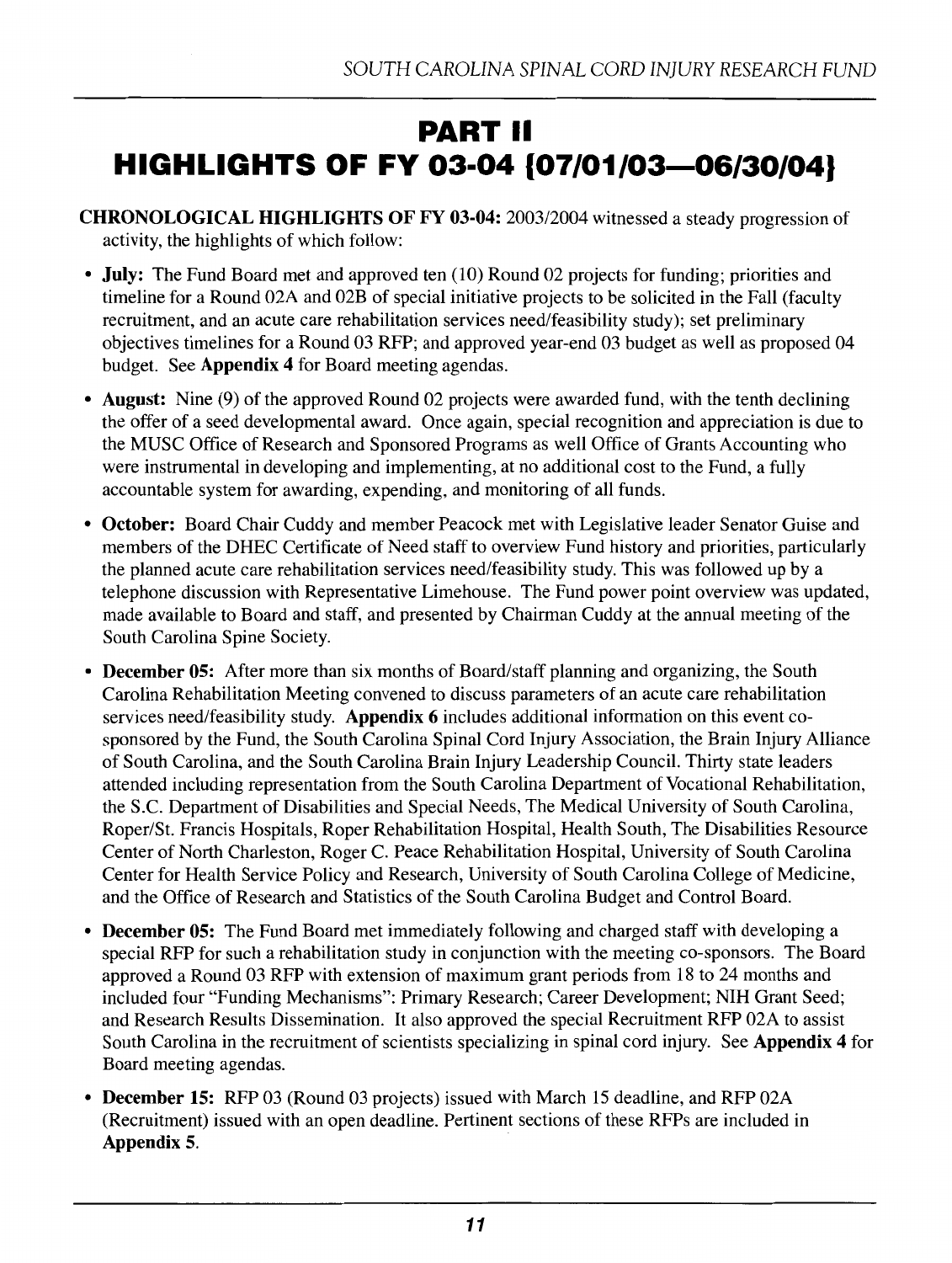- **December 17:** FY 02/03 "ANNUAL REPORT" distributed to 550 health/political leaders and news media outlets throughout South Carolina.
- **February 1:** Special initiative RFP 02B (Rehabilitation) issued with March 31 deadline. See **Appendix 5** for more detail.
- **April/May:** Scientific review conducted on the ten (10) RFP 03 and three (3) RFP 02B proposals received. No RFP 02A proposals were received. Proposals and reviews were mailed to Board for their final review and decisions.
- **June 24:** The Board meeting at DHEC in Columbia approved seven (7) Round 03 projects for periods of twelve to twenty-four months (see page 9), and deferred action on two of three Round 02B (Rehabilitation) applications until RFP further refinement and reissue by the end of calendar year 2004. It also approved a draft FY 04105 Budget (see below and **Appendix 3)** with 5% time/ salary increases for the Scientific Directors; several no-cost extensions for Round 01 projects; initial priorities and timelines for Round 04 RFP development; preliminary plans for a Fund Scientific Conference to be held in Spring of '05; nominee to replace unfilled Board position; a "participant pool" concept and funding mechanism to facilitate immediately accessible research subjects; a "tracking markers" reporting requirement addition to all applications to insure consistent and comprehensive data for project evaluations; and a briefer "Annual Report" format to be augmented with a Fund informational brochure.

**BUDGET DISCUSSION: The** FY 03-04 budget witnessed the second full year of research project activity with final budget and expenditures as follows:

| FY 03-04 SCIRF    |                              |         | <i><b>BUDGET</b></i> | <b>EXPEND</b>    |
|-------------------|------------------------------|---------|----------------------|------------------|
|                   | PROGRAM ADMINISTRATION       |         | 29,836<br>S.         | \$ 32,184.08     |
|                   | <b>RESEARCH DEVELOPMENT</b>  |         | 54,352<br>\$         | 21,093.53<br>\$. |
|                   | <b>FUND ROUND 1 PROJECTS</b> |         | \$418,560            | \$228,718.91     |
| <b>SCIRF 0202</b> | McGinty                      | 38,781  |                      | 15,605.81<br>\$. |
| <b>SCIRF 0302</b> | Haines                       | 65,497  |                      | 17,787.70<br>\$. |
| <b>SCIRF 0602</b> | Middaugh                     | 45,319  |                      | 43,762.98<br>\$  |
| <b>SCIRF 0802</b> | Wilson                       | 79,232  |                      | 67,305.00<br>\$  |
| <b>SCIRF 1102</b> | Hickman                      | 51,428  |                      | 51,427.56<br>\$  |
| <b>SCIRF 1202</b> | <b>Short</b>                 | 54      |                      | \$<br>$-0-$      |
| <b>SCIRF 1302</b> | Krause                       | 115,684 |                      | 18,420.80<br>\$  |
| <b>SCIRF 1402</b> | Kindy                        | 22,565  |                      | 14,404.96        |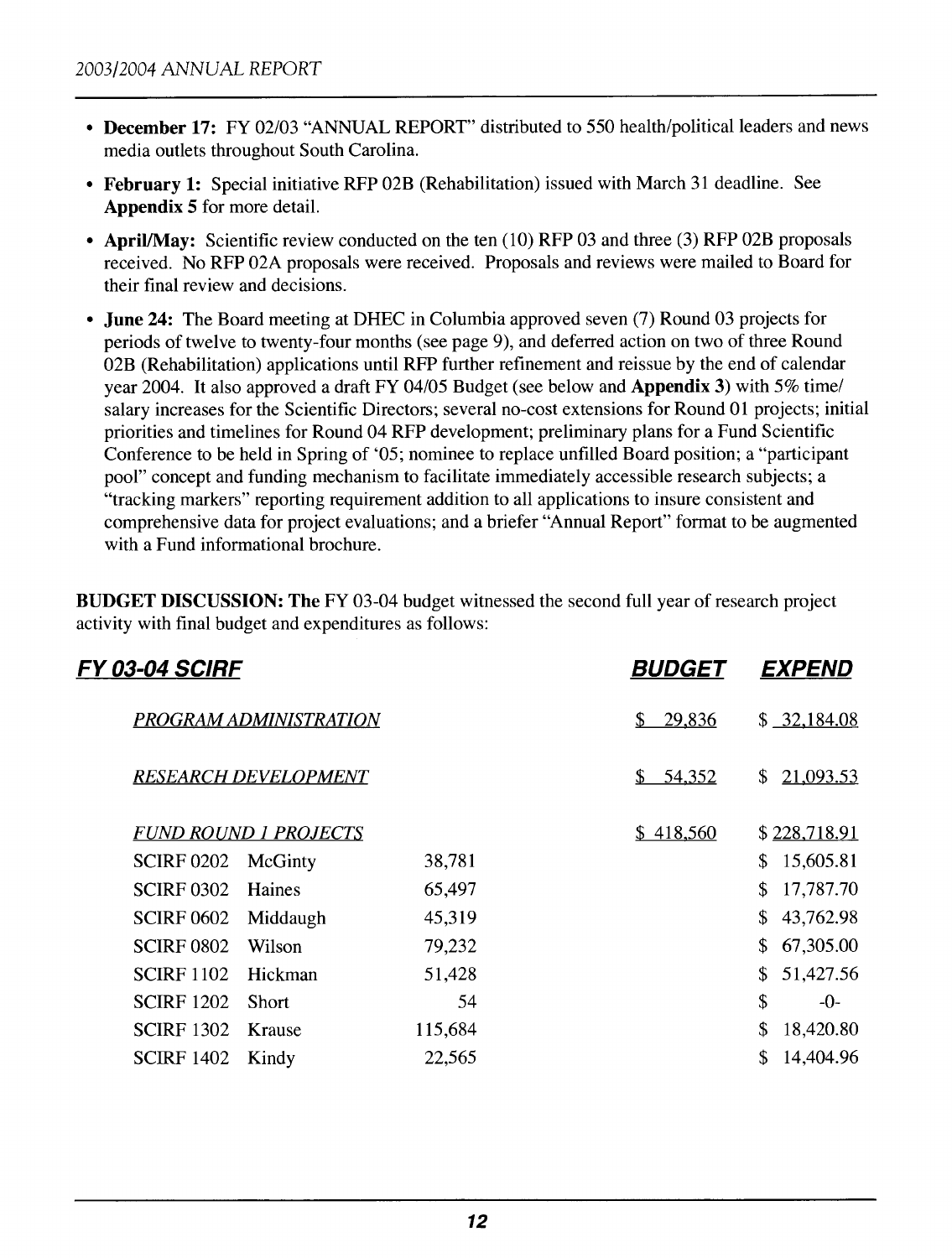|                   | <b>FUND ROUND 2 PROJECTS</b>   |         | 830,362<br>\$  | \$386,837.65      |
|-------------------|--------------------------------|---------|----------------|-------------------|
| <b>SCIRF 0103</b> | <b>Short</b>                   | 65,000  |                | 50,451.45<br>\$   |
| <b>SCIRF 0303</b> | Gao                            | 149,890 |                | 72,136.93<br>\$   |
| <b>SCIRF 0403</b> | Molinar                        | 74,892  |                | 72,475.66<br>\$   |
| <b>SCIRF 0503</b> | Pickelsimer                    | 150,000 |                | \$<br>32,988.67   |
| <b>SCIRF 0603</b> | Morrisette                     | 75,000  |                | \$<br>37, 353. 38 |
| <b>SCIRF 0703</b> | <b>Brotherton</b>              | 75,000  |                | \$<br>30,310.07   |
| <b>SCIRF 0803</b> | Ray                            | 137,000 |                | \$<br>13,662.91   |
| <b>SCIRF 0903</b> | <b>Bhat</b>                    | 24,988  |                | \$<br>13,970.13   |
| <b>SCIRF 1003</b> | Goodkin                        | 3,000   | (never funded) | \$<br>$-0-$       |
| <b>SCIRF 1103</b> | <b>Barbosa</b>                 | 75,000  |                | \$<br>63,398.25   |
|                   |                                |         |                |                   |
|                   | TOTAL 03-04 SCI ANNUAL BUDGET: |         | \$1,333,110    | \$668,834.27      |

While it might appear that approximately half of the FY 03-04 budget was saved, the \$ 1.3 Million total included obligations for the full project periods of all projects awarded-some for as long as 18 months. These funds will continue to be expended until the projects actually end as can be noted in a review of the following budget approved for FY 04-05. The slight increase in Administration was due to a  $3\%$  cost of living increase for State employees as well as a slightly higher than estimated cost of printing and mailing the 02/03 "ANNUAL REPORT". As mentioned in previous Reports, Program Administration saves significant funds each year through the assistance volunteered by several offices of MUSC including the Office of the President, Research Office, Grants Accounting, the MUSC Medical Center Marketing Department that coordinated the Annual Report statewide mailings, and the College of Health Professions which designed and maintains the Web page. **Appendix** 3 includes all budget figure in much greater detail, and the "Cash Analysis" shows where there has been a recouping of some funds that remained unexpended as projects ended. Any and all such funds recouped, as well as any other Fund savings from any part of the budget, will be used to increase the amount of funds available for the future rounds of research projects and special initiatives.

The Board approved the following budget for FY 03-04 as well as the additional estimated amount available for Round 02A and 03 projects based upon a detailed cash analysis. This again exceeds the \$800,000 year-end "Reserve Target" set by the Board to assure that sufficient funds are always available to fully meet Fund budget commitments. Given the constant variation of monthly totals received through DUI collection (so far ranging from averages of  $$72,000$  to  $$60,000$ ) the Board established the Reserve Target to assure full fiscal control and accountability.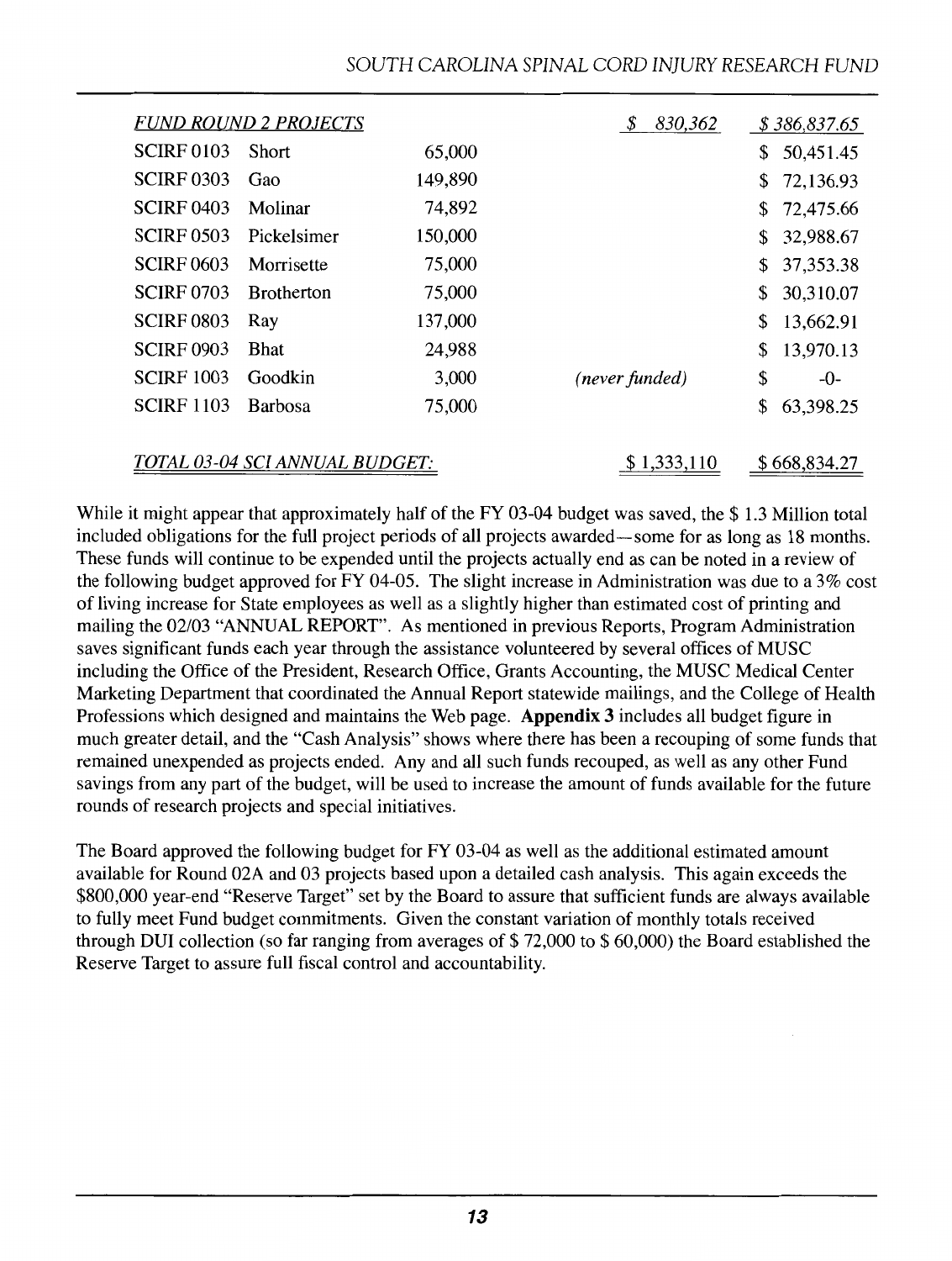### **FY 04-05 SC/RF**

 $\cdot$ 

| PROGRAM ADMINISTRATION CORE                  | $$30,931*$                                     |               |  |
|----------------------------------------------|------------------------------------------------|---------------|--|
| <b>RESEARCH DEVELOPMENT CORE</b>             | $$74,696*$                                     |               |  |
| <b>ONGOING ROUND 01 PROJECTS (Extension)</b> |                                                | \$<br>152,129 |  |
| 3. Haines/Salassie                           | 47,709                                         |               |  |
| 13. Krause                                   | 97,263                                         |               |  |
| 14. Kindy                                    | 7,157                                          |               |  |
|                                              | <b>ONGOING ROUND 02 PROJECTS (Last 6 mos.)</b> |               |  |
| 1. Short                                     | 14,459                                         |               |  |
| 3. Gao                                       | 77,753                                         |               |  |
| 4. Molinar                                   | 2,416                                          |               |  |
| 5. Pickelsheimer                             | 112,011                                        |               |  |
| 6. Morrisette                                | 37,646                                         |               |  |
| 7. Brotherton                                | 44,690                                         |               |  |
| 8. Ray                                       | 123,337                                        |               |  |
| 9. Bhat                                      | 11,018                                         |               |  |
| 11. Barbosa                                  | 11,602                                         |               |  |
| <b>APPROVED ROUND 03 PROJECTS</b>            |                                                | $$606,597*$   |  |
| 1. Webb                                      | 150,000 (2 yr)                                 |               |  |
| 2. Short                                     | $60,000$ (1 yr)                                |               |  |
| 3. Wise                                      | $150,000(2 \text{ yr})$                        |               |  |
| 6. Murdays.                                  | $61,632$ (1 yr)                                |               |  |
| 7. Mertz                                     | $3,000$ (1yr)                                  |               |  |
| 8. Monger/Godkin                             | 70,000(2yr)                                    |               |  |
| 10. Selassie                                 | $111,965$ (2yr)                                |               |  |
| <u>TENT. COMMITTMENT ROUND 02B PROJECT</u>   |                                                | $$100,000*$   |  |
| TOTAL BUDGET ESTIMATE 04/05                  |                                                | \$1,399,285   |  |

**\*NOTE:** These four items totaling\$ 812,224 are the only new commitments in the budget. The remainder were committed in prior years.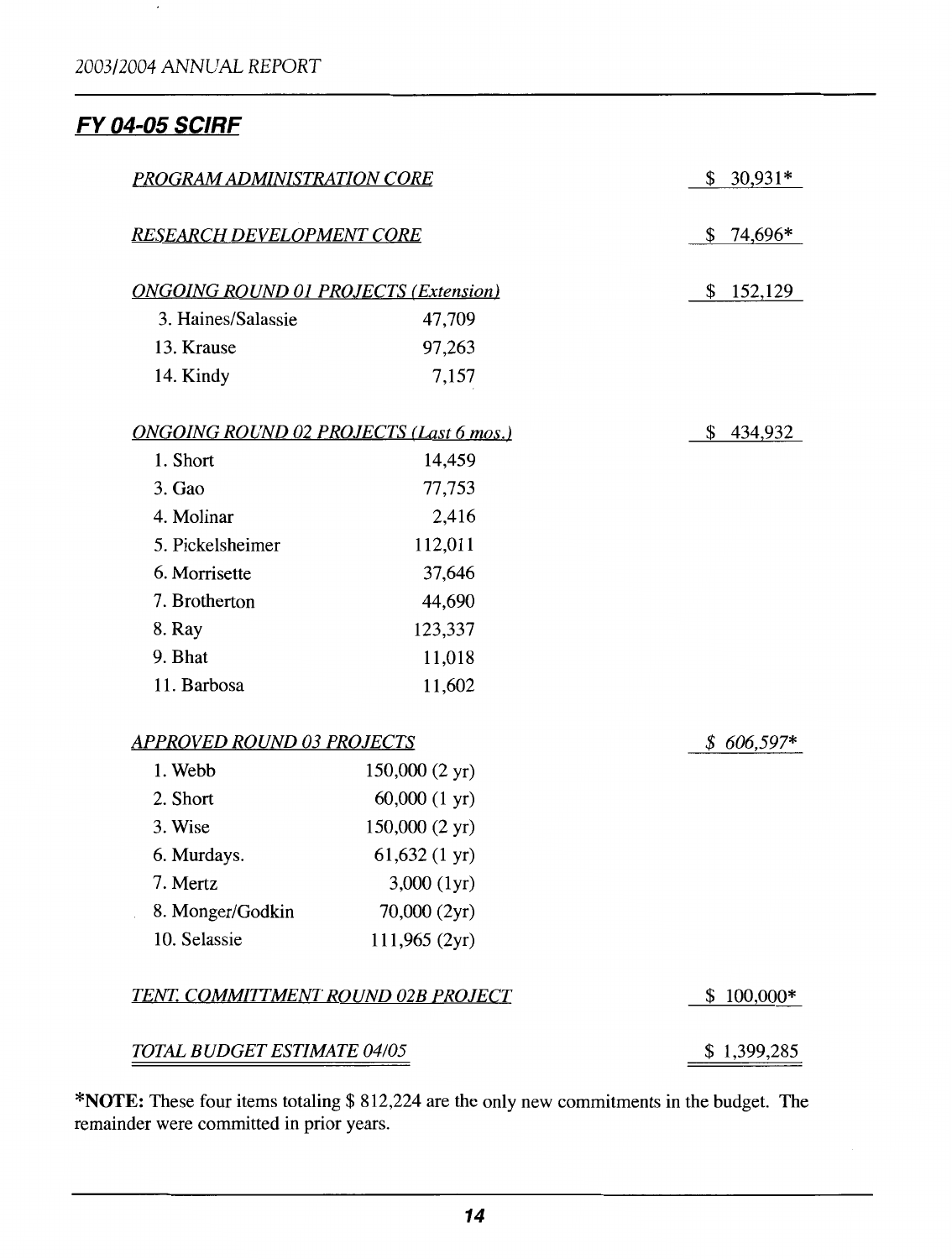# **APPENDIX 1-DETAILED BOARD INFO**

### **-SPINAL CORD INJURY RESEARCH FUND BOARD-** (as of 07/01/04, initial appointments by Governor on 03/08/01)

~2 MEDICAL DOCTORS FROM THE STAFF OR FACULTY OF THE MEDICAL UNIVERSITY OF SOUTH CAROLINA (both initially appointed for 2 year terms, subsequent 4 year terms).

- \* Phanor L. Perot, Jr. M.D., PhD., Charleston, SC—Board Certified in Neurological Surgery and Professor Emeritus of Neurosurgery at the Medical University of South Carolina and past Department Chairman. *(Term: March 08, 2003-2007)*
- \* David Griesemer, M.D., Charleston, SC Board Certified in Neurology and serves as Chairman of the MUSC Department of Neurology and Associate Professor of Neurology and Pediatrics. *(Term: March 08, 2003-2007)*

 $\sim$ 2 MEDICAL DOCTOR SPECIALIZING OR SIGNIFICANTLY ENGAGED IN THE TREATMENT OF SPINAL CORD INJURIES IN SOUTH CAROLINA (both appointed for 4 year terms).

- \* David L. Shallcross, M.D., Greenville, SC-Board Certified in Physical Medicine and Rehabilitation and conducts a private practice, Upstate Medical Rehabilitation, as well as serves as Medical Director of the inpatient rehabilitation unit at BonSecours St. Francis Health System in Greenville. *(Term: March 08, 2001-2005)*
- \* W. Daniel Westerkam, M. D., Columbia, SC specialist in Physical Medicine and Rehabilitation who is Director of Rehabilitative Services at Palmetto Richland Memorial Hospital as well as Associate Medical Director at HealthSouth Rehabilitation Hospital in Columbia. *(Term: March 08, 2001-2005)*

 $\sim$ 2 MEMBERS WHO HAVE A SPINAL CORD INJURY OR WHO HAVE A FAMILY MEMBER WITH A SPINAL CORD INJURY (4 year terms, one will serve only 2 years for the first term).

- \* Currently Vacant (replacement recommendation in process). *(Term.· March 08, 2003-2007)*
- \* Terry Peacock, Columbia, SC—mother of a spinal cord victim who works for the Office of Minority Affairs of the SC Department of Health and Environmental Control. *(Term: March 08, 2001-2005)*

 $\sim$ 1 AT LARGE MEMBER WHO IS A MEDICAL DOCTOR AND A MEMBER OF THE SOUTH CAROLINA MEDICAL ASSOCIATION (initial term of 3 years. 4 year terms thereafter).

\* Brian G. Cuddy. M.D., Charleston, SC-Board Certified Neurosurgeon in private practice, Clinical Associate Professor of Neurosurgery at MUSC, and directly involved in establishing the Spinal Cord Injury Research Fund. *(Term: March 08, 2004-2008)*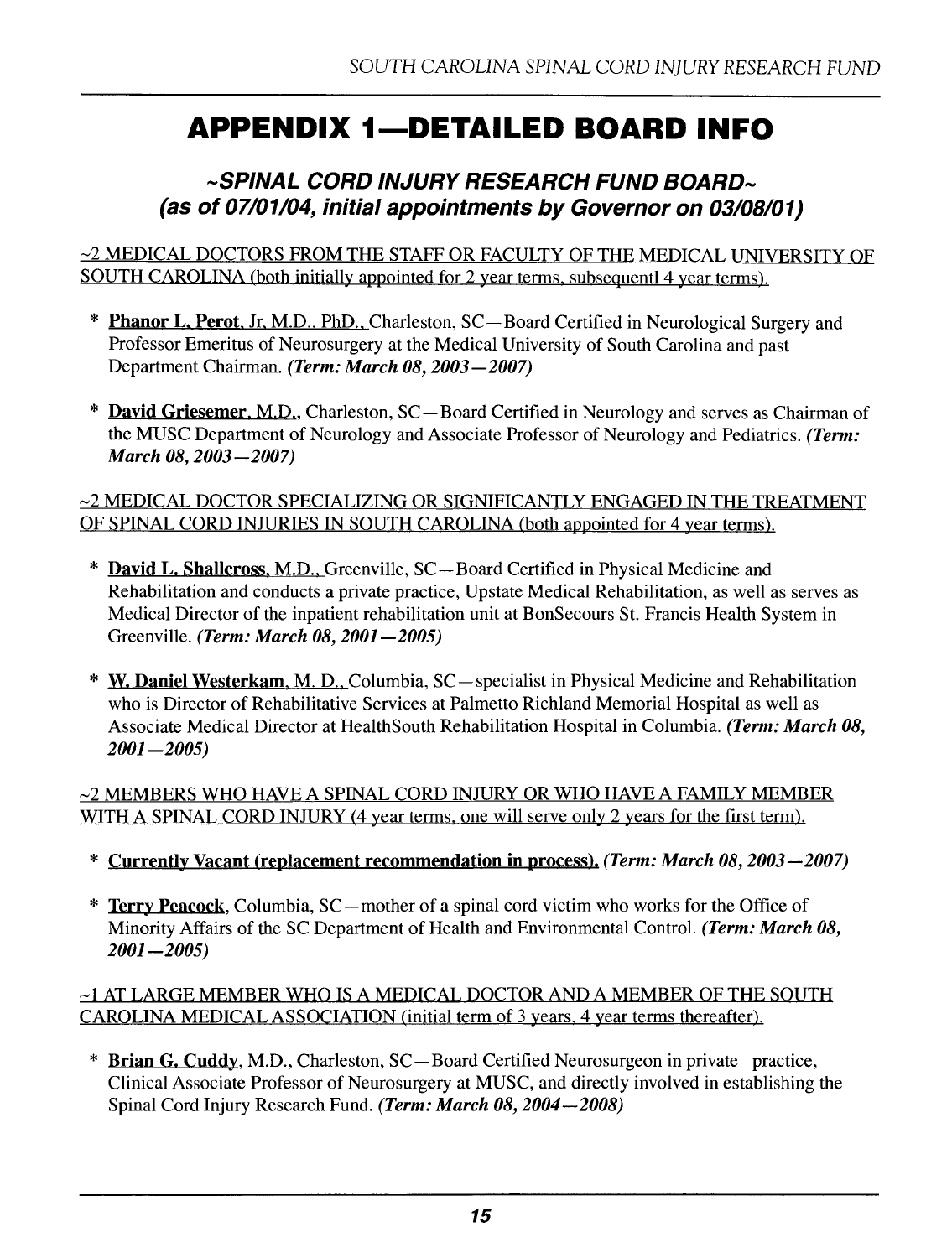# **APPENDIX 2-CUMULATIVE DUI**

### **DUI FINE COLLECTIONS FOR THE SCIR FUND SINCE INCEPTION OF FUND {running total last updated 07108104}**

|       | $\sim$ 2001 $\sim$ | ~2002~           |
|-------|--------------------|------------------|
| Jan.  | \$<br>4,285.00     | 43,035.45        |
| Feb.  | 10,774.90          | 67,213.13        |
| Mar.  | 26,570.32          | 110,797.84       |
| Apr.  | 41,513.91          | 68,851.75        |
| May   | 42,606.41          | 73,028.36        |
| June  | 50,170.12          | 82,816.19        |
| July  | 54,159.28          | 58,312.09        |
| Aug.  | 62,635.31          | 76,064.34        |
| Sept. | 53,845.08          | 60,925.72        |
| Oct.  | 61,642.97          | 67,764.04        |
| Nov.  | 60,039.88          | 69,631.96        |
| Dec.  | 63,716.54          | 65,987.31        |
|       | 531,929.72<br>\$   | \$<br>849,428.11 |

{TOTAL FIRST 24 MONTHS: \$ 1,381,357.83}

|                | ~2003~     | ~2004~                         | $\sim$ Cumulative $\sim$ |
|----------------|------------|--------------------------------|--------------------------|
| Jan.           | 56,063.61  | \$<br>63,663.52                | 2,211,089.40             |
| Feb.           | 79,548.82  | 57,270.58                      | 2,268,359.98             |
| Mar.           | 75,621.55  | 59,148.68                      | 2,327,508.66             |
| Apr.           | 67,871.19  | 57,654.32                      | 2,385,162.98             |
| May            | 69,933.84  | 68,408.00                      | 2,453,570.98             |
| June           | 64,092.46  | 49,806.85                      | 2,503,377.83             |
| Extra $(6/30)$ | 14,143.05  | 4,318.19                       | 2,507,696.02             |
| July           | 49,138.21  |                                |                          |
| Aug.           | 70,190.90  |                                |                          |
| Sep.           | 62,249.13  |                                |                          |
| Oct.           | 52,129.53  |                                |                          |
| Nov.           | 55,817.92  |                                |                          |
| Dec.           | 49,267.84  |                                |                          |
|                | 766,068.05 | {avge per month of $$63,839$ } |                          |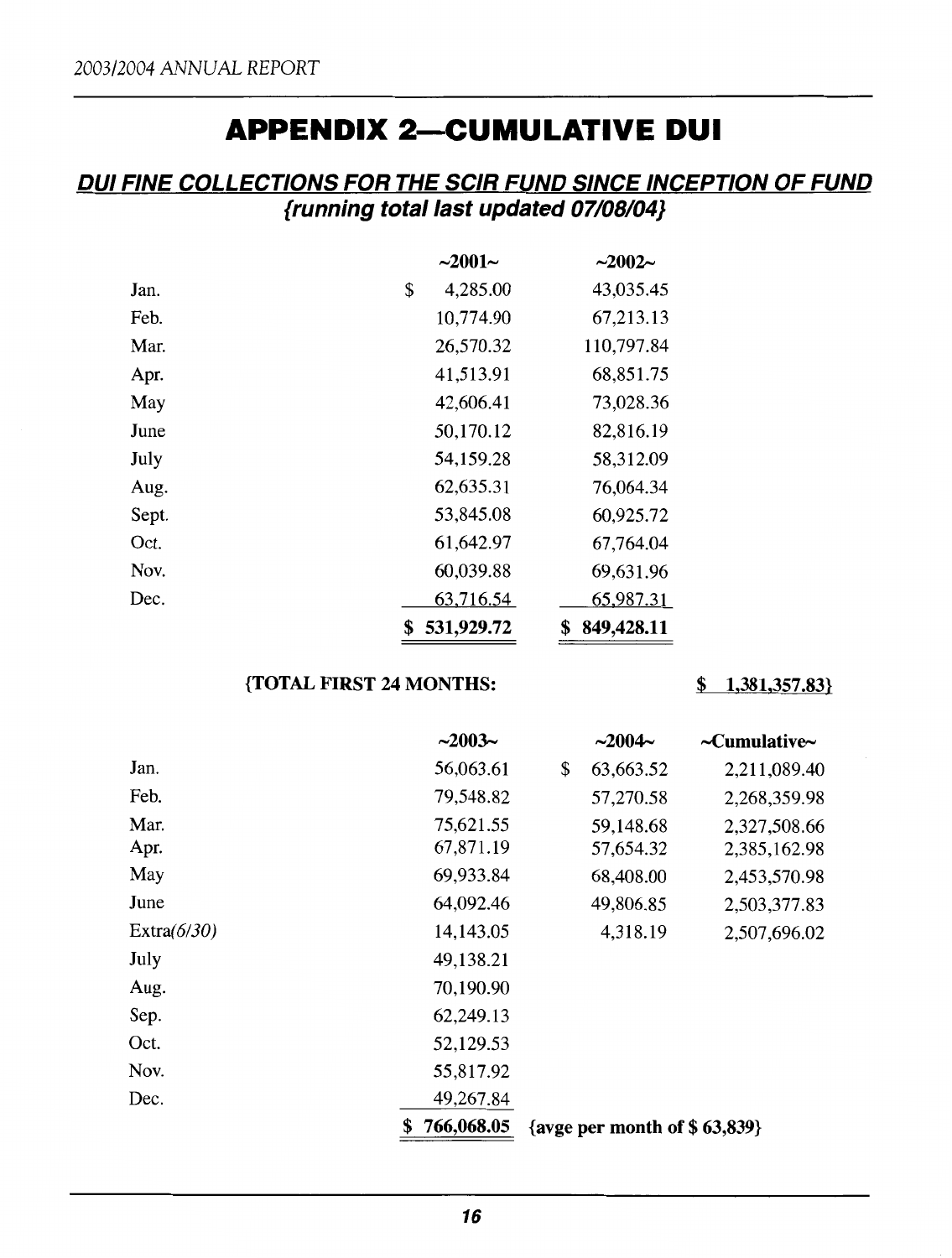### **APPENDIX 3-FUND BUDGET INFO**  ~FY 03-04 BUDGET/EXPENDITURES: SCI RESEARCH FUND~

|                                                                             |         |        | <b>BUDGET</b>  | <b>EXPEND</b>   |
|-----------------------------------------------------------------------------|---------|--------|----------------|-----------------|
| I. PROGRAM ADMINISTRATION                                                   |         |        | \$<br>29,836   | \$32,184.08     |
| PERSONNEL (Incl. F. B. at 26.6%)                                            |         | 25,436 |                |                 |
| Fund Administrator (20%) and Staff Assistant (20%)                          |         |        |                |                 |
| <b>BOARD MEETING (TRAVEL/MEALS/REFRESHMENTS)</b>                            |         | 900    |                |                 |
| Avg. 3 Board 300 mi. three times year @ .345 mi= \$300                      |         |        |                |                 |
| Meals at official meetings and while traveling $(\$20x3x3)=\$180$           |         |        |                |                 |
| Meals/Refreshments for Board Meetings (\$14x10peoplex3)=\$420               |         | 3,500  |                |                 |
| <b>OTHER</b><br>Printing stationery/envelopes (second run of $2,500=$ \$500 |         |        |                |                 |
| Printing letters, RFPs, Guidelines, insert card, report= \$200              |         |        |                |                 |
| Printing first Annual Report=\$ 1,500                                       |         |        |                |                 |
| Mail processing (Target Mail)/Postage of any major mailouts=\$200           |         |        |                |                 |
| Other mailing throughout the year (RFPs, reports)= \$100                    |         |        |                |                 |
| Meeting support materials (visuals/photos)= \$500                           |         |        |                |                 |
| Photocopy and basic office supplies=\$500                                   |         |        |                |                 |
| <b>II.RESEARCH DEVELOPMENT</b>                                              |         |        | \$<br>54,352   | \$21,093.53     |
| PERSONNEL (Incl. F. B. at 26.6%)                                            |         | 27,852 |                |                 |
| Scientific Director (10.1%) and Assoc. Dir (5%)                             |         |        |                |                 |
| ANNUAL CONFERENCE SCIENTIFIC SESSIONS                                       |         | 10,000 |                |                 |
| <b>TRAVEL</b> (Fund Promotion)                                              |         | 10,000 |                |                 |
| <b>REVIEW PROCESS</b> (Stipends, Travel, Meetings, Meals)                   |         | 6,500  |                |                 |
| <b>III. FUND ROUND 1 PROJECTS</b>                                           |         |        | \$<br>418,560  | \$228,718.91    |
| SCIRF 0202 McGinty                                                          | 38,781  |        |                | \$<br>15,605.81 |
| SCIRF 0302 Haines                                                           | 65,497  |        |                | \$<br>17,787.70 |
| SCIRF 0602 Middaugh                                                         | 45,319  |        |                | \$<br>43,762.98 |
| SCIRF 0802 Wilson                                                           | 79,232  |        |                | \$<br>67,305.00 |
| SCIRF 1102 Hickman                                                          | 51,428  |        |                | \$<br>51,427.56 |
| SCIRF 1202 Short                                                            | 54      |        |                | \$<br>$-0-$     |
| SCIRF 1302 Krause                                                           | 115,684 |        |                | \$<br>18,420.80 |
| SCIRF 1402 Kindy                                                            | 22,565  |        |                | \$<br>14,404.96 |
|                                                                             |         |        | \$<br>830,362  | \$386,837.65    |
| <b>V. FUND ROUND 2 PROJECTS</b><br>SCIRF 0103 Short                         | 65,000  |        |                | \$<br>50,451.45 |
|                                                                             | 149,890 |        |                | \$<br>72,136.93 |
| SCIRF 0303 Gao                                                              | 74,892  |        |                | \$72,475.66     |
| SCIRF 0403 Molinar<br>SCIRF 0503 Pickelsh                                   | 150,000 |        |                | \$32,988.67     |
| SCIRF 0603 Morrisette                                                       | 75,000  |        |                | \$37,353.38     |
|                                                                             | 75,000  |        |                | \$<br>30,310.07 |
| SCIRF 0703 Brotherton                                                       | 137,000 |        |                | \$<br>13,662.91 |
| SCIRF 0803 Ray<br>SCIRF 0903 Bhat                                           | 24,988  |        |                | \$<br>13,970.13 |
| SCIRF 0903 Goodkin                                                          | 3,000   |        | (never funded) | \$<br>$-0-$     |
| SCIRF 1103 Barbosa                                                          | 75,000  |        |                | \$<br>63,398.25 |
|                                                                             |         |        |                |                 |
| <b>TOTAL 03-04 SCI ANNUAL BUDGET:</b>                                       |         |        | \$1,333,110    | \$668,834.27    |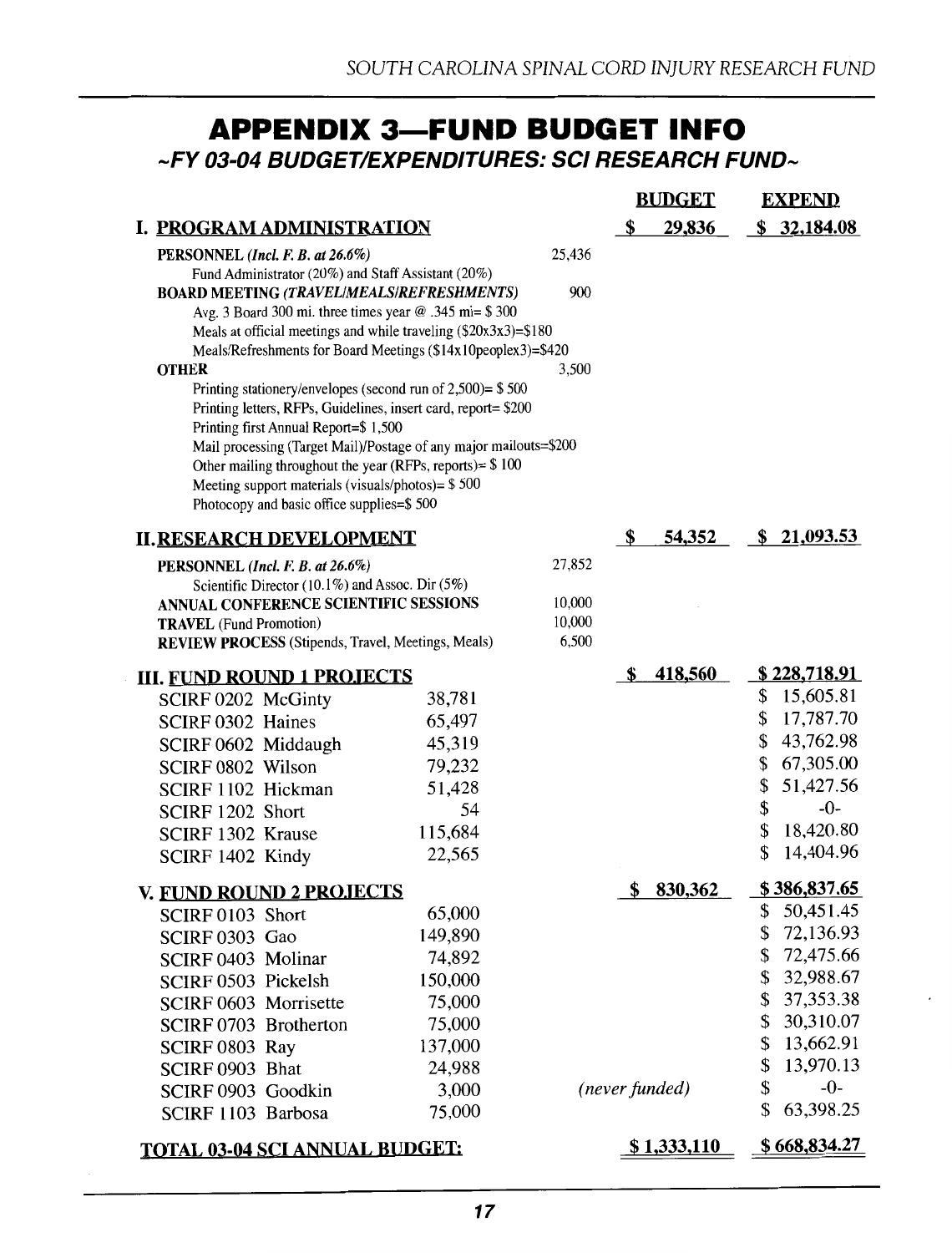### -FISCAL YEAR 04-05 BUDGET, SCI RESEARCH FUND- {DRAFT 5-Based on final FY 04 receipts and expenditures}

| I. PROGRAM ADMINISTRATION CORE                                                                                                                                                                                                                                                                                                                                                                           |                              | $$30,931*$  |
|----------------------------------------------------------------------------------------------------------------------------------------------------------------------------------------------------------------------------------------------------------------------------------------------------------------------------------------------------------------------------------------------------------|------------------------------|-------------|
| PERSONNEL (Incl. F. B. at 28.2%)                                                                                                                                                                                                                                                                                                                                                                         | 26,531                       |             |
| Fund Administrator (20%)<br><b>BOARD MEETING TRAVEL/MEALS/REFRESHMENTS</b><br>Avg. 3 Board 300 mi. three times year $@$ \$.345 mi= \$300<br>Meals at official meetings and while traveling $(\$20x3x3)=\$180$<br>Meals/Refreshments for Board Meetings (\$14x10peoplex3)=\$420                                                                                                                           | 900                          |             |
| <b>OTHER</b>                                                                                                                                                                                                                                                                                                                                                                                             | 3,500                        |             |
| Printing stationery/envelopes (second run of 2,500)= \$500<br>Printing letters, RFPs, Guidelines, insert card, report= \$200<br>Printing Second Annual Report=\$1,500<br>Mail processing (Target Mail)/Postage of any major mailouts=\$200<br>Other mailing throughout the year (RFPs, reports)= \$100<br>Meeting support materials (visuals/photos)= \$500<br>Photocopy and basic office supplies=\$500 |                              |             |
| <b>II.RESEARCH DEVELOPMENT CORE</b>                                                                                                                                                                                                                                                                                                                                                                      |                              | $$74,696*$  |
| PERSONNEL (Incl. F. B. at 28.2%)<br>Scientific Director (15%) and Assoc. Dir (10%)                                                                                                                                                                                                                                                                                                                       | 48,196                       |             |
| ANNUAL CONFERENCE SCIENTIFIC SESSIONS                                                                                                                                                                                                                                                                                                                                                                    | 10,000                       |             |
| <b>TRAVEL</b> (Fund Promotion)<br><b>REVIEW PROCESS</b>                                                                                                                                                                                                                                                                                                                                                  | 10,000                       |             |
| Stipends(\$1,000), Travel(\$2,000), Meetings(\$3,000),                                                                                                                                                                                                                                                                                                                                                   |                              |             |
| and Mail(\$500)                                                                                                                                                                                                                                                                                                                                                                                          | 6,500                        |             |
| <b>III.ONGOING ROUND 01 PROJECTS (Extension)</b>                                                                                                                                                                                                                                                                                                                                                         |                              | \$152,129   |
| 3. Haines/Salassie                                                                                                                                                                                                                                                                                                                                                                                       | 47,709                       |             |
| 13. Krause<br>14. Kindy                                                                                                                                                                                                                                                                                                                                                                                  | 97,263<br>7,157              |             |
| <b>IV.ONGOING ROUND 02 PROJECTS (Last 6 mos.)</b>                                                                                                                                                                                                                                                                                                                                                        |                              | \$434,932   |
| 1. Short                                                                                                                                                                                                                                                                                                                                                                                                 | 14,459                       |             |
| 3. Gao                                                                                                                                                                                                                                                                                                                                                                                                   | 77,753                       |             |
| 4. Molinar                                                                                                                                                                                                                                                                                                                                                                                               | 2,416                        |             |
| 5. Pickelsimer                                                                                                                                                                                                                                                                                                                                                                                           | 112,011                      |             |
| 6. Morrisette                                                                                                                                                                                                                                                                                                                                                                                            | 37,646                       |             |
| 7. Brotherton                                                                                                                                                                                                                                                                                                                                                                                            | 44,690                       |             |
| 8. Ray                                                                                                                                                                                                                                                                                                                                                                                                   | 123,337                      |             |
| 9. Bhat<br>11. Barbosa                                                                                                                                                                                                                                                                                                                                                                                   | 11,018                       |             |
|                                                                                                                                                                                                                                                                                                                                                                                                          | 11,602                       |             |
| <b>V. APPROVED ROUND 03 PROJECTS</b>                                                                                                                                                                                                                                                                                                                                                                     |                              | $$606,597*$ |
| 1. Webb                                                                                                                                                                                                                                                                                                                                                                                                  | $150,000(2 \text{ yr})$      |             |
| 2. Short                                                                                                                                                                                                                                                                                                                                                                                                 | $60,000$ (1 yr)              |             |
| 3. Wise                                                                                                                                                                                                                                                                                                                                                                                                  | 150,000 (2 yr)               |             |
| 6. Murdays.<br>7. Mertz                                                                                                                                                                                                                                                                                                                                                                                  | 61,632 (1 yr)                |             |
| 8. Monger/Godkin                                                                                                                                                                                                                                                                                                                                                                                         | $3,000$ (1yr)<br>70,000(2yr) |             |
| 10. Selassie                                                                                                                                                                                                                                                                                                                                                                                             | 111,965 (2yr)                |             |
|                                                                                                                                                                                                                                                                                                                                                                                                          |                              |             |
| V. TENT. COMMITTMENT ROUND 02B PROJECT                                                                                                                                                                                                                                                                                                                                                                   |                              | $$100,000*$ |

### TOTAL BUDGET ESTIMATE 04/05

\*NOTE: These four items totaling\$ 812,224 are the only new commitments in the budget. The remainder were committed in prior years.

\$1,399,285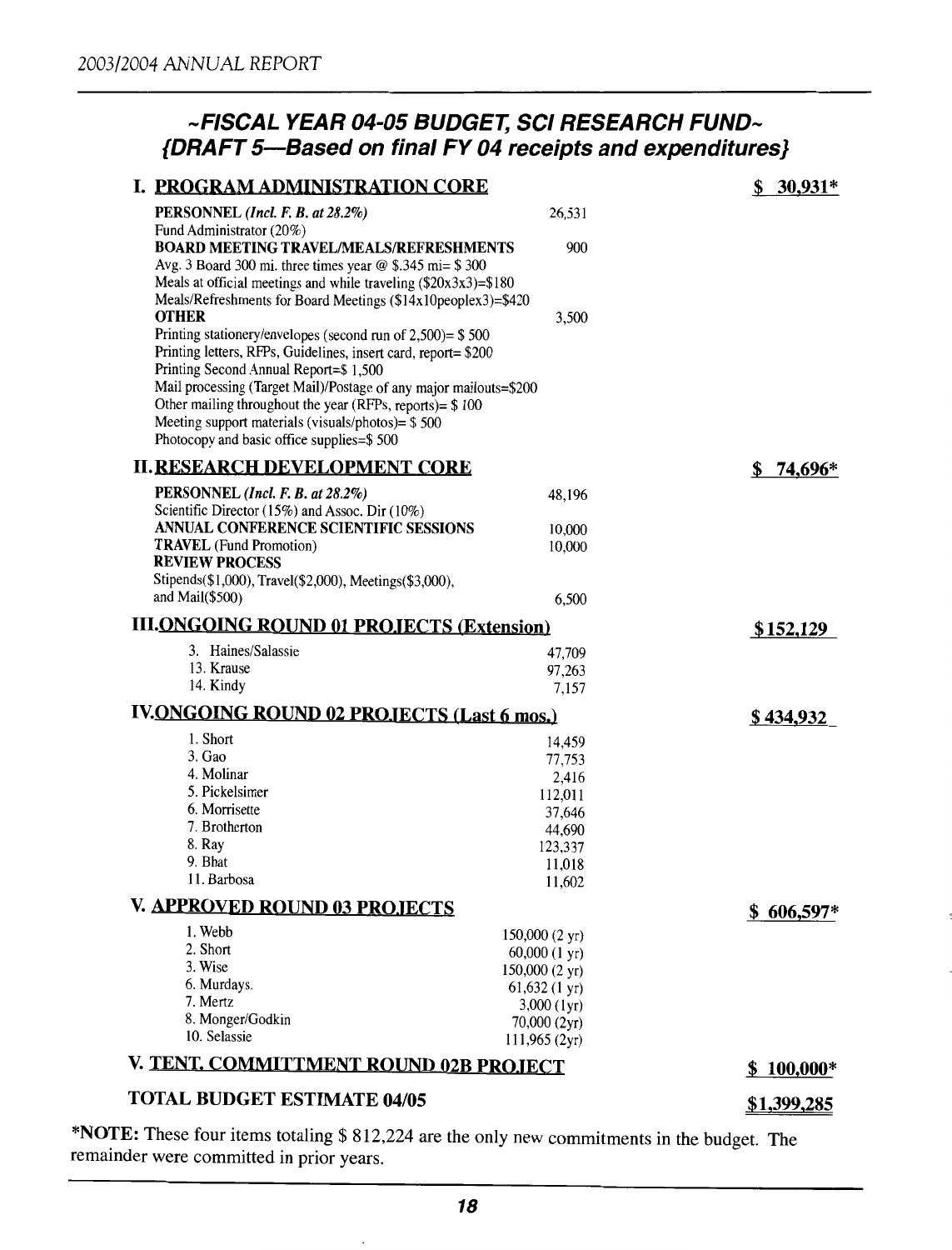### $-FY 2004/2005 -$ COMPOSITE BUDGET SPINAL CORD INJURY RESEARCH FUND {DRAFT 5-Based on final FY 04 receipts and expenditures}

|                             | <b>Base</b> | $F.B. (28.2\%)$ | <b>Sub-Totals</b> | <b>TOTALS</b> |
|-----------------------------|-------------|-----------------|-------------------|---------------|
| <b>SALARIES/WAGES</b>       |             |                 |                   | \$74,727      |
| <b>FUND ADMIN.</b>          |             |                 |                   |               |
| Fund Administrator(20%)     | 20,695      | 5,836           | 26,531            |               |
| <b>RESEARCH DEVEL.</b>      |             |                 |                   |               |
| Scientific Direct.(15%)     | 23,175      | 6,535           | 29,710            |               |
| Assoc. Sci. Direct. (10%)   | 14,420      | 4,066           | 18,486            |               |
| (Res. Dev. Sub-Total)       | (37, 595)   | (10, 601)       | (48, 196)         |               |
| <b>S/W Sub-Totals</b>       | 58,290      | 16,437          |                   |               |
| <b>TRAVEL</b> (Staff/Board) |             |                 |                   | 10,900        |
| Admin. Core (Board)         |             |                 | 900               |               |
| Research Devel. Core        |             |                 | 10,000            |               |
| <b>OTHER</b>                |             |                 |                   | 20,000        |
| Admin. Core                 |             |                 | 3,500             |               |
| Research Devel. Core        |             |                 |                   |               |
| including Sci. Conf.        |             |                 | 16,500            |               |
| <b>SUBGRANTS</b>            |             |                 |                   | 1,293,658     |
| Round 1 Projects Unexp.     |             |                 | 152,129           |               |
| Round 2 Projects Unexp.     |             |                 | 434,932           |               |
| Round 3 Projects Award      |             |                 | 606,597           |               |
| Round 2 B Available         |             |                 | 100,000           |               |
| <b>TOTAL</b>                |             |                 |                   | \$1,399,285   |

\*\*NOTES: Includes additional 5% time commitment for the two Scientific Directors plus a 3% cost-ofliving raise as approved for all State employees. Four of the seven Round 3 projects are for 2 years; thus, while the full 2 year budget for all projects is committed during this FY, the estimate actual expenditures will be \$ 365,345 or less.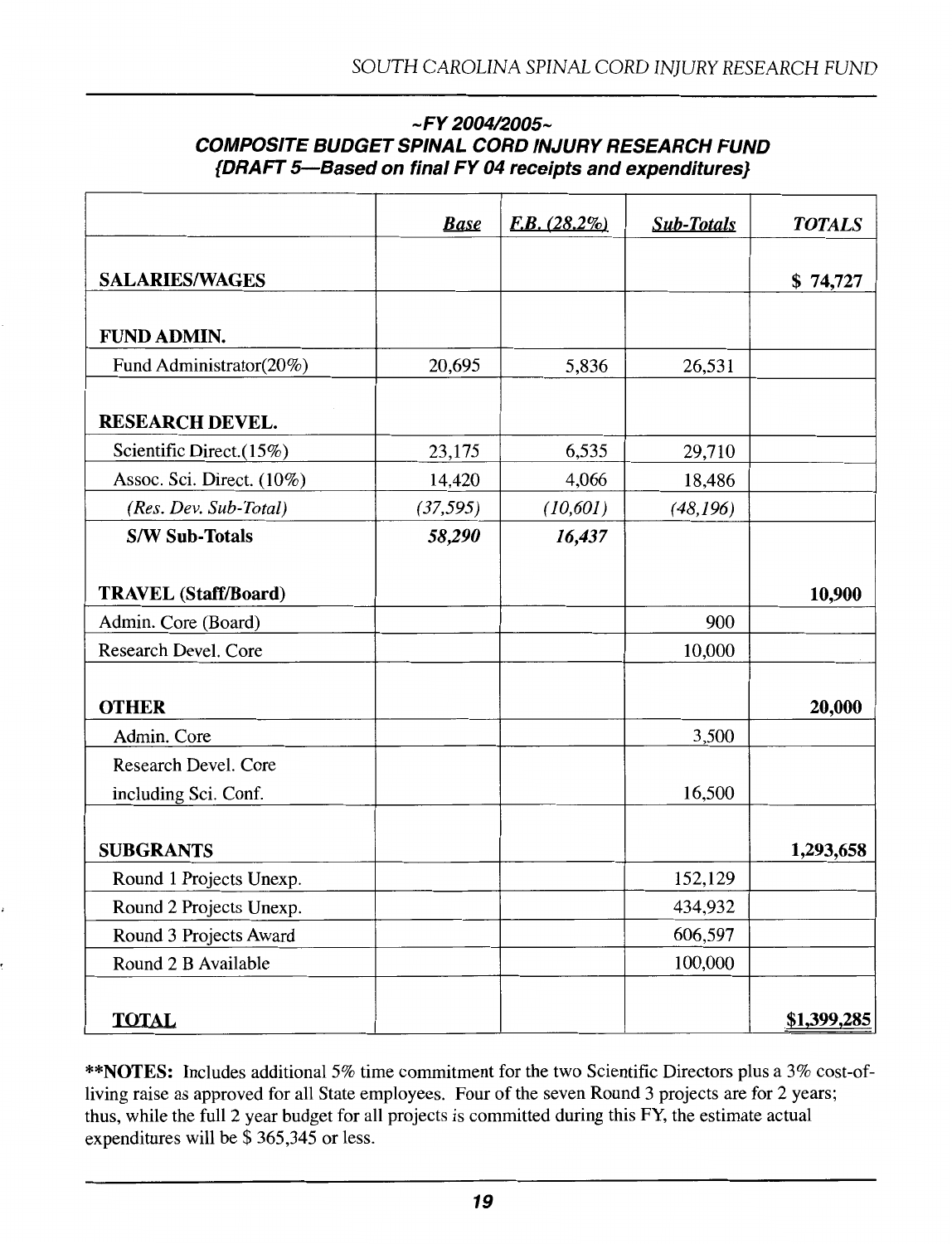### SOUTH CAROLINA SPINAL CORD INJURY RESEARCH FUND-ONGOING CASH ANALYSIS

### {FY 2004 YEAR END ADJUSTMENT-actual year end receipts and expenditures, 1118104}

| • INITIAL 18 MONTHS (01/01/01 - 06/30/02)                                     |                   |           |
|-------------------------------------------------------------------------------|-------------------|-----------|
| <b>Total Collections</b>                                                      | 977,703           |           |
| <b>Total Expenditures</b>                                                     | 30,675            |           |
| <b>UNCOMMITED YEAR-END BALANCE</b>                                            |                   | 947,028   |
| • FY 03 $(07/01/02 - 06/30/03)$                                               |                   |           |
| <b>Carryover from Prior Period</b>                                            | 947,028           |           |
| DUI Collections through 06/30/03                                              | 825,957           |           |
| <b>TOTAL CASH</b>                                                             | 1,772,985         |           |
| Program Admin. Core Expenditures                                              | 27,624            |           |
| Program Scientific Core Expenditures                                          | 18,987            |           |
| Round 01 Projects First 12 Mos. Expenditures                                  | 301,951           |           |
| <b>TOTAL EXPENDITURES</b>                                                     | 349,562           |           |
|                                                                               |                   |           |
| <b>UNCOMMITTED YEAR-END BALANCE</b>                                           |                   | 1,423,423 |
| • FY 04 $(07/01/03 - 06/30/04)$                                               |                   |           |
|                                                                               | 1,423,423         |           |
| <b>Carryover from Prior Period</b><br>• Recouped from ended Round 01 Projects | 36,712            |           |
|                                                                               | 699,064           |           |
| • Additional Collections through 06/30/04<br><b>TOTAL CASH</b>                | 2,159,199         |           |
|                                                                               |                   |           |
| Program Admin. Core Expenditures                                              | 32,184            |           |
| Program Scientific Core Expenditures<br>Round 01 Projects Expenditures        | 21,093<br>228,719 |           |
| Round 02 Projects Expenditures                                                | 386,838           |           |
| <b>TOTAL EXPENDITURES</b>                                                     | 668,834           |           |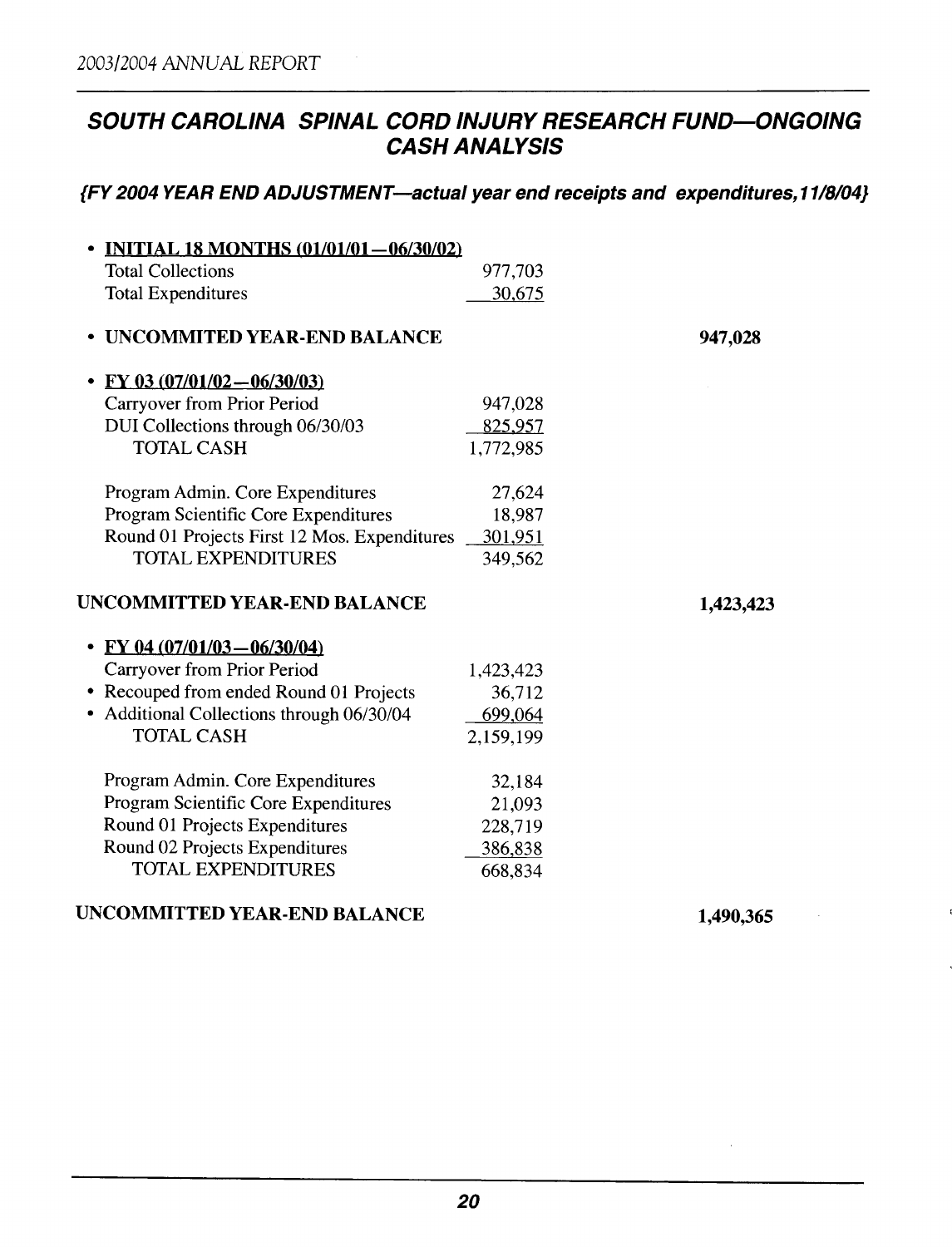| • FY 05 $(07/01/04 - 06/30/05)$                 |           |
|-------------------------------------------------|-----------|
| <b>Uncommitted Carryover from Prior Period</b>  | 1,490,365 |
| Additional Collections through 06/30/05(est)*   | 720,000   |
| <b>TOTAL CASH</b>                               | 2,210,365 |
|                                                 |           |
| Program Admin. Core Budget 04/05                | 30,931    |
| Program Scientific Core Budget 04/05            | 74,696    |
| Round 01 Ongoing Projects Committed             | 152,129   |
| Round 02 Ongoing Projects Committed             | 434,932   |
| Round 02B Tentative Commitment                  | 100,000   |
| Round 03 Ongoing Projects (24 month commitment) | 606,597   |
| <b>COMMITTED FUNDS</b>                          | 1.399.285 |

### **UNCOMMITED YEAR-END BALANCE (est)**

**811,080\*\*** 

### NOTES:

\* DUI collections estimated at\$ 60,000 per month *(based on FY04 actual collections).* 

\*\* The minimum amount that will be available for any Round 02A Projects as well as new Round 04 Projects. This is slightly above the minimum year-end Board Reserve Target of \$ 800,000, but actual year-end cash balance will be considerably higher when adjusting for actual expenditures of the Round 03 projects, half of which are budgeted for a 24 month period.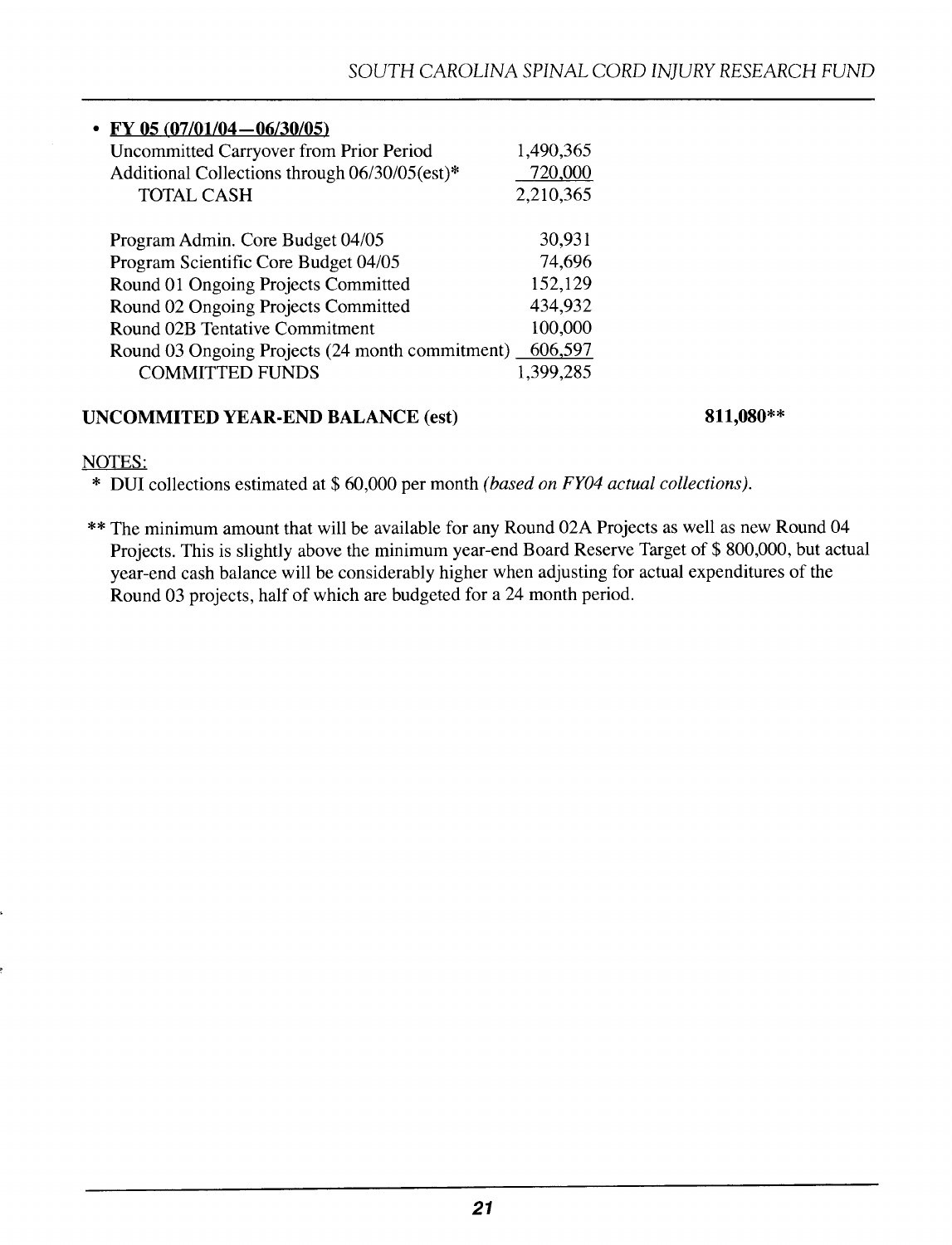### **TOTAL SC/RF EXPENDITURES SINCE 2001**

 $\sim$ 

### **FY03 & 04 PROGRAM EXPENDITURES**

|                                        |                        | <b>FY03</b>  | <b>FY04</b>  | <b>TOTAL</b>     |
|----------------------------------------|------------------------|--------------|--------------|------------------|
| <b>PROGRAM</b>                         |                        |              |              |                  |
| <b>ADMINISTRATION</b>                  |                        | 27,623.95    | 32,184.08    | \$<br>59,808.03  |
| <b>RESEARCH AND</b>                    |                        |              |              |                  |
| <b>DEVELOPMENT</b>                     |                        | 18,987.08    | 21,093.53    | \$<br>40,080.61  |
| <b>FUNDED PROJECTS</b>                 |                        |              |              |                  |
| <b>ROUND 1 PROJECTS</b>                |                        |              |              |                  |
| <b>SCIRF 0202</b><br>McGinty           |                        | 46,685.30    | 15,605.81    | \$<br>62,291.11  |
| <b>SCIRF 0302</b><br>Haines            |                        | 57,852.09    | 17,787.70    | \$<br>75,639.79  |
| <b>SCIRF 0602</b><br>Middaugh          |                        | 46,671.89    | 43,762.98    | \$<br>90,434.87  |
| <b>SCIRF 0802</b><br>Wilson            |                        | 10,745.24    | 67,305.00    | \$<br>78,050.24  |
| <b>SCIRF 1102</b><br>Hickman           |                        | 48,824.34    | 51,427.66    | \$<br>100,252.00 |
| <b>SCIRF 1202</b><br>Short             |                        | 29,422.27    |              | \$<br>29,422.27  |
| <b>SCIRF 1302</b><br>Krause            |                        | 9,315.59     | 18,420.80    | \$<br>27,736.39  |
| <b>SCIRF 1402</b><br>Kindy             |                        | 53,434.51    | 14,408.96    | \$<br>67,843.47  |
| <b>ROUND 2 PROJECTS</b>                |                        |              |              |                  |
| <b>SCIRF 0103</b><br>Short             |                        |              | 50,541.45    | \$<br>50,541.45  |
| <b>SCIRF 0903</b><br><b>Bhat</b>       |                        |              | 13,970.13    | \$<br>13,970.13  |
| <b>SCIRF 1003</b>                      | Goodkin (Never Funded) |              | $-0-$        | \$<br>$-0-$      |
| <b>SCIRF 0303</b><br>Gao               |                        |              | 72,136.93    | \$<br>72,136.93  |
| <b>SCIRF 0403</b><br>Molnar            |                        |              | 72,475.66    | \$<br>72,475.66  |
| <b>SCIRF 0503</b><br>Pickelsimer       |                        |              | 32,988.67    | \$<br>32,988.67  |
| <b>SCIRF 0603</b><br>Morrisette        |                        |              | 37,353.68    | \$<br>37,353.68  |
| <b>SCIRF 0703</b><br><b>Brotherton</b> |                        |              | 30,310.07    | \$<br>30,310.07  |
| <b>SCIRF 0803</b><br>Ray               |                        |              | 13,662.91    | \$<br>13,662.91  |
| <b>SCIRF 1103</b><br><b>Barbosa</b>    |                        |              | 63,398.25    | \$<br>63,398.25  |
| <b>TOTALS FOR FUNDED PROJECTS</b>      |                        | 302,951.23   | 615,556.66   | 918,507.89       |
| <b>TOTAL EXPENDITURES</b>              |                        | \$349,562.26 | \$668,834.27 | \$1,018,396.53   |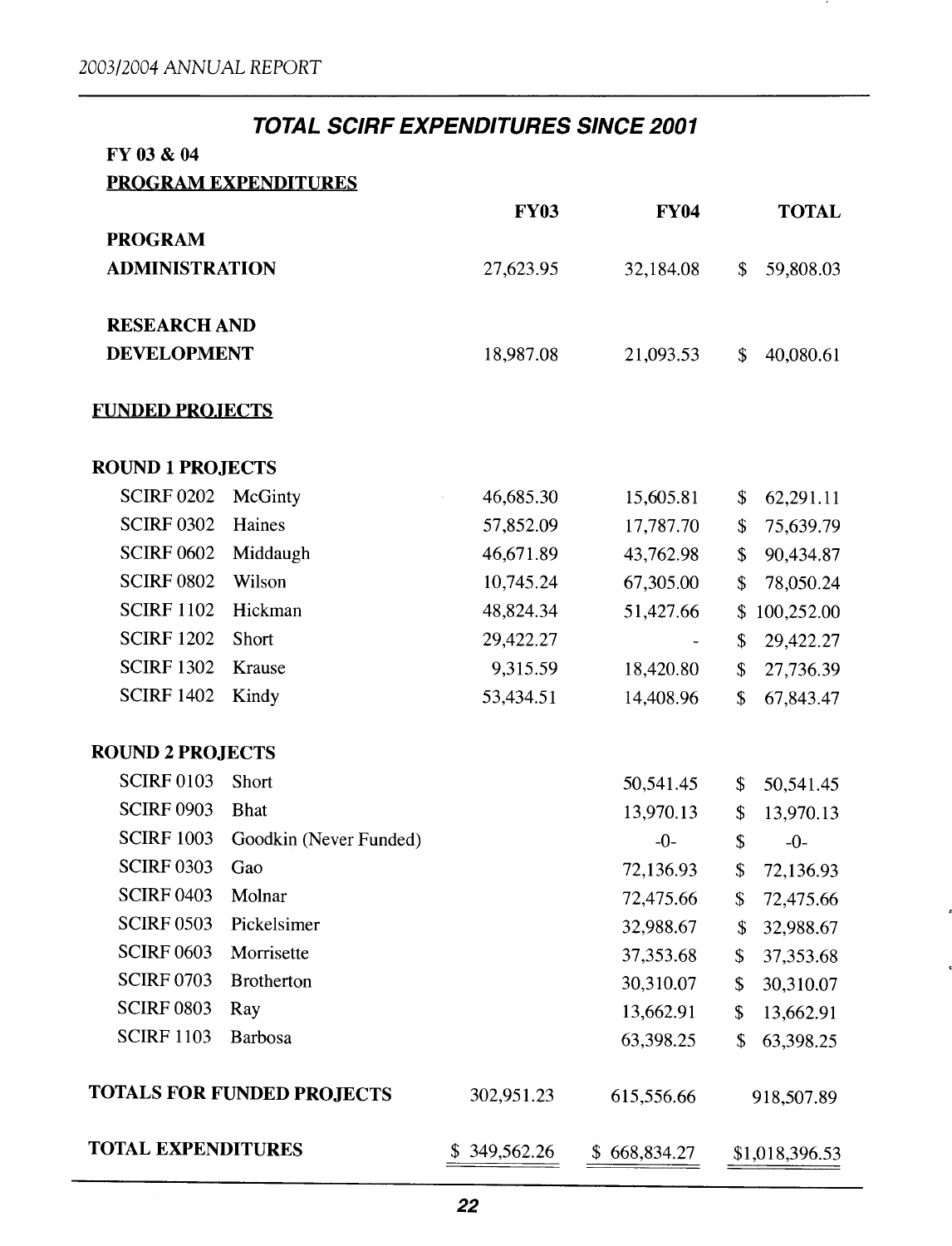# **APPENDIX 4-BOARD AGENDAS**

### $~\sim$ AGENDA $\sim$

### SPINAL CORD INJURY RESEARCH FUND BOARD 2:00 pm, Friday December 5, 2003 Embassy Suits Hotel/Airport Convention Center--RM 10/11r 5055 International Boulevard, North Charleston

Roll Call

Approval of Minutes

Report of Chairman

Report of Fund Administrator

- DUI Collections Update
- FY 02/03 Annual Report

Report of Scientific Director

- Progress Report of Round 01 Projects (as of 06/30/03)
- Round 02A Request for Proposals
- Round 03 Request for Proposals
- Scientific Conference
- Update on Web Page

Other Old Business

New Business

- Date of Next Board Meeting
- Other New Business

Adjourn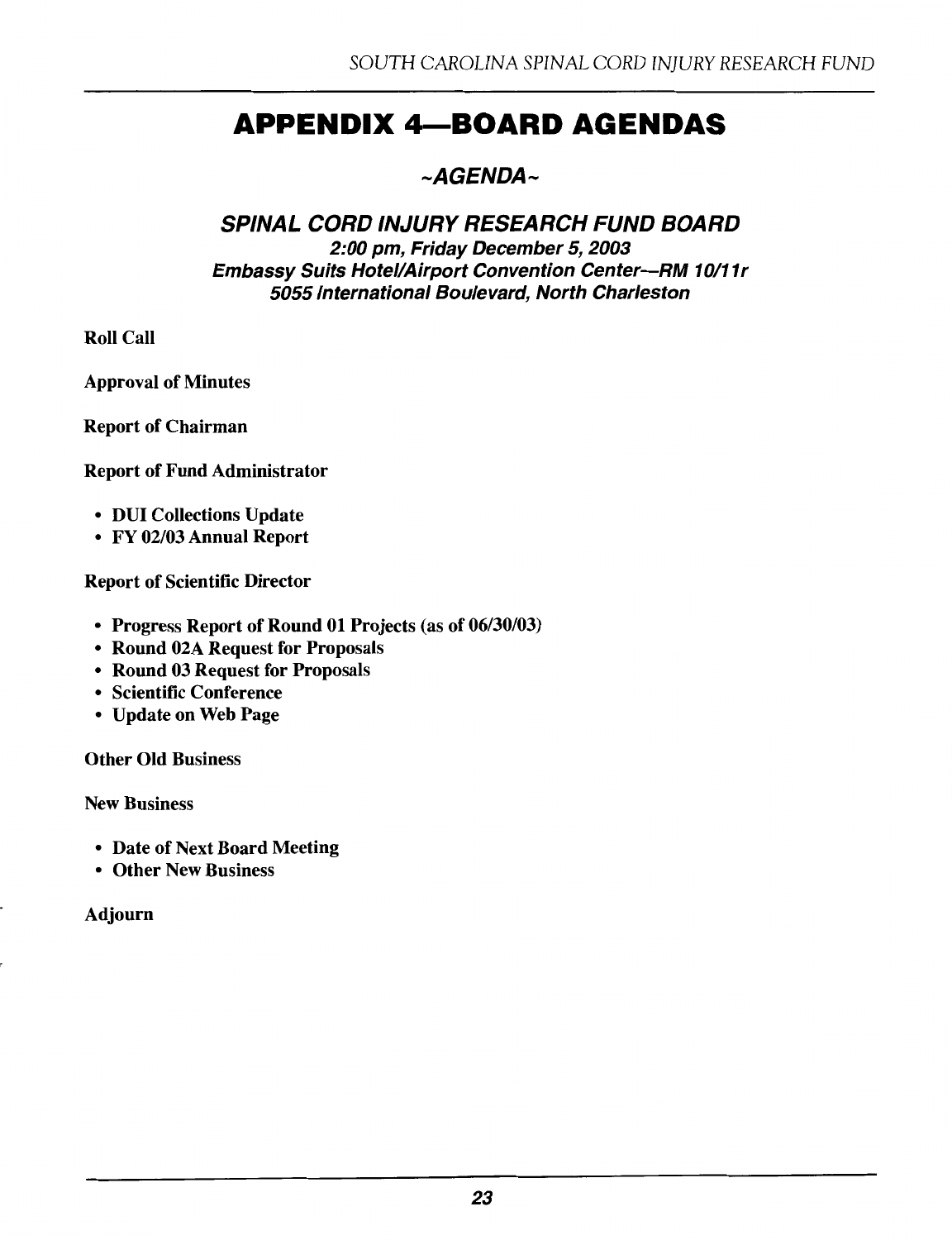### $~\sim$  AGENDA $\sim$ SPINAL CORD INJURY RESEARCH FUND BOARD Friday June 25, 2004, 12:00 Noon S.C. Department of Health and Environmental Control's Board Room 2600 Bull St., Columbia, SC.

Roll Call/Introductions

Approval of December 05, 2003 Board Minutes

Approval of Notes on December 05, 2003 Rehabilitation Meeting

Report of Chairman

- Nominees for Vacant Board Position
- Meeting with Governor or Representative

Report of Fund Administrator

- DUI Collections Update
- Draft 04/05 Budget
- Cash Analysis Update
- FY 03/04 Annual Report

Report of Scientific Directors

- Progress Report of Round 01 Projects
- Progress Report on Round 02 Projects
- Extension Request (SCIRF 1202)
- Discussion of Any Potential 02A Proposals
- Discussion of Round 04 Priorities and Timeline
- Participant Pool Concept
- Tracking Markers Concept
- Update on Web Page
- Plans for Scientific Conference/Project Directors Meeting
- Special Request for Continuation of SCI Data Base
- Scientific Review of Round 03 Proposals
- Scientific Review of Round 02B Proposals

New Business

- Date of Next Board Meeting
- Other New Business

#### Adjourn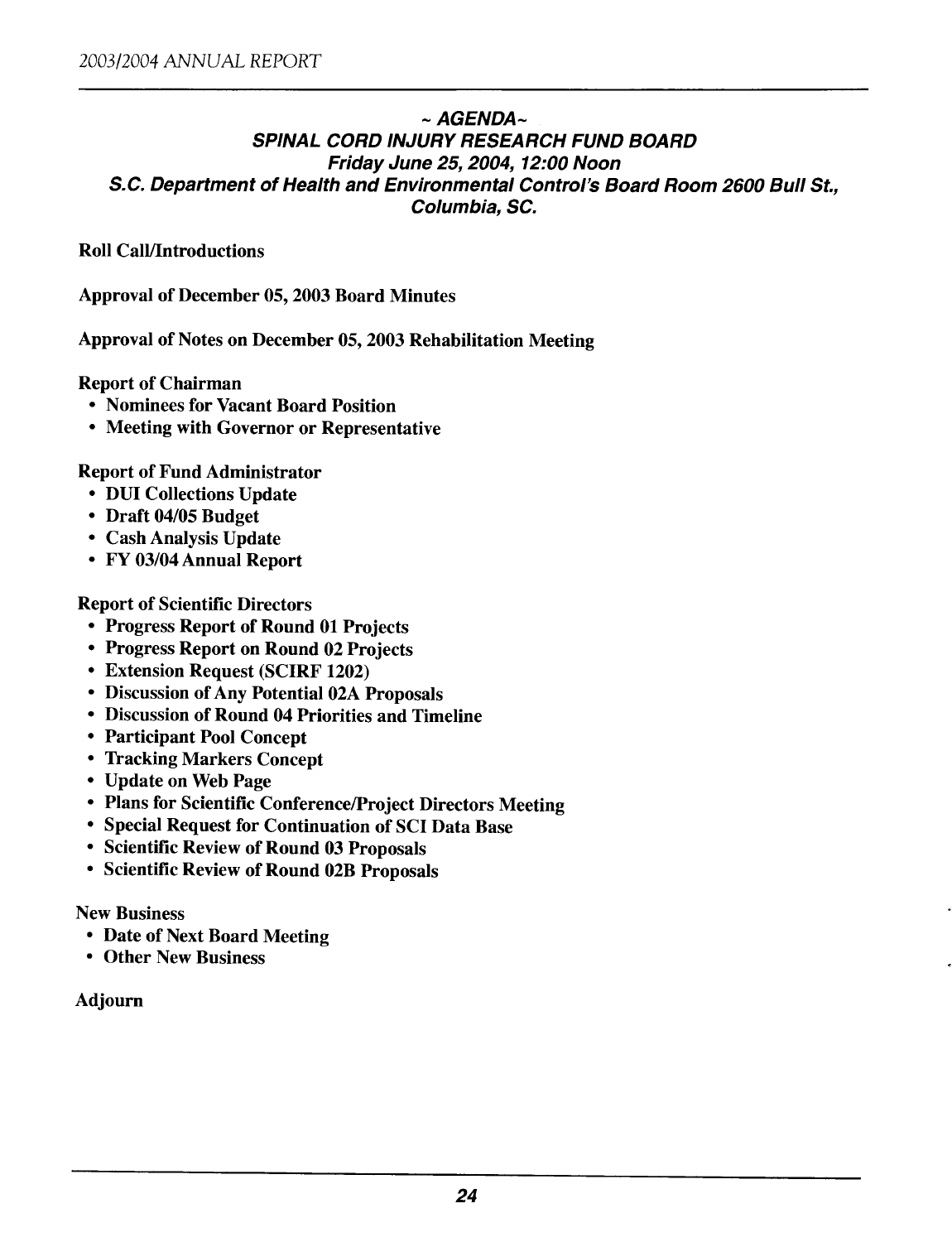# **APPENDIX 5-RFPs ISSUED FY 03-04**

### **RFP 02A (Recruitment)**

Request for Proposals: The South Carolina Spinal Cord Injury Research Board invites grant and contract applications to promote the recruitment of scientists who specialize in the area of spinal cord injury to the state of South Carolina.

### Funding Mechanism

Qualifying institutions within the state of South Carolina may apply for a grant of \$75,000 to assist in the recruitment of a scientist specializing in the area of spinal cord injury. Recruitment may be based on the availability of a particular individual under consideration for a position opening or to initiate a search where no specific individual has yet been identified.

In the latter circumstance, evaluation of the request will be based upon the qualifications of the individual, the candidate's relevant research experience with spinal cord injury, and her/his potential to develop a stable research program in spinal cord injury. The request should outline how funds will be utilized by the investigator to promote spinal cord injury research. Utilization of funds to develop research laboratories or to accrue other needed types of equipment that is necessary to perform the research will be a priority.

If no specific individual has been identified, an organization or an entity within an organization, such as a specific department or college within a university, may request funds to recruit a researcher with expertise in spinal cord injury. In this case, the application must highlight the program to which the individual is being recruited and the qualifications of an acceptable applicant. If an award is made to institution to initiate a search for qualified spinal cord injury researcher, the institution will be required to gain approval of the specific individual after a specific candidate has been identified. Whereas the goal of the preliminary application is to evaluate the need of an environment to which the individual will be recruited, the second more abbreviated review will focus on the extent to which the individual meets the initial approved recruitment. This step is necessary to ensure that the primary focus of the scientist is in the area of spinal cord injury. Institutions will have a twelve month period from the time of the award to identify and recruit an appropriate candidate, although the actual hire date may exceed this timeframe. If a candidate has not been identified/selected at the end of twelve months, the money will revert back to the SCSCRIF.

Eligibility and Terms of Support: Applications will be accepted to recruit scientists to South Carolina who have a terminal professional degree in their field and, in the case of research involving human subjects, have access to an Institutional Review Board. This includes, but is not limited to, faculty members of research and educational institutions throughout the state. All applicants will be required to submit a two-page progress report within 60 days of the termination of the award period. In addition, all applicants will be required to present their research at a Spinal Cord Injury Research Fund meeting and to have prepared a research proposal on SCI to be submitted within 6 months of the termination of the award. Multiple applications may be submitted from the same institution, but no institution may hold more than 1 grant at a time for which a specific candidate has not been identified. Once an institution has successfully competed for recruitment grant and has filled that position with a qualified applicant, they will then become eligible to apply for and obtain an additional award for a different candidate or position. The factors that will determine whether a second grant is funded will be quality of the application and availability of funds.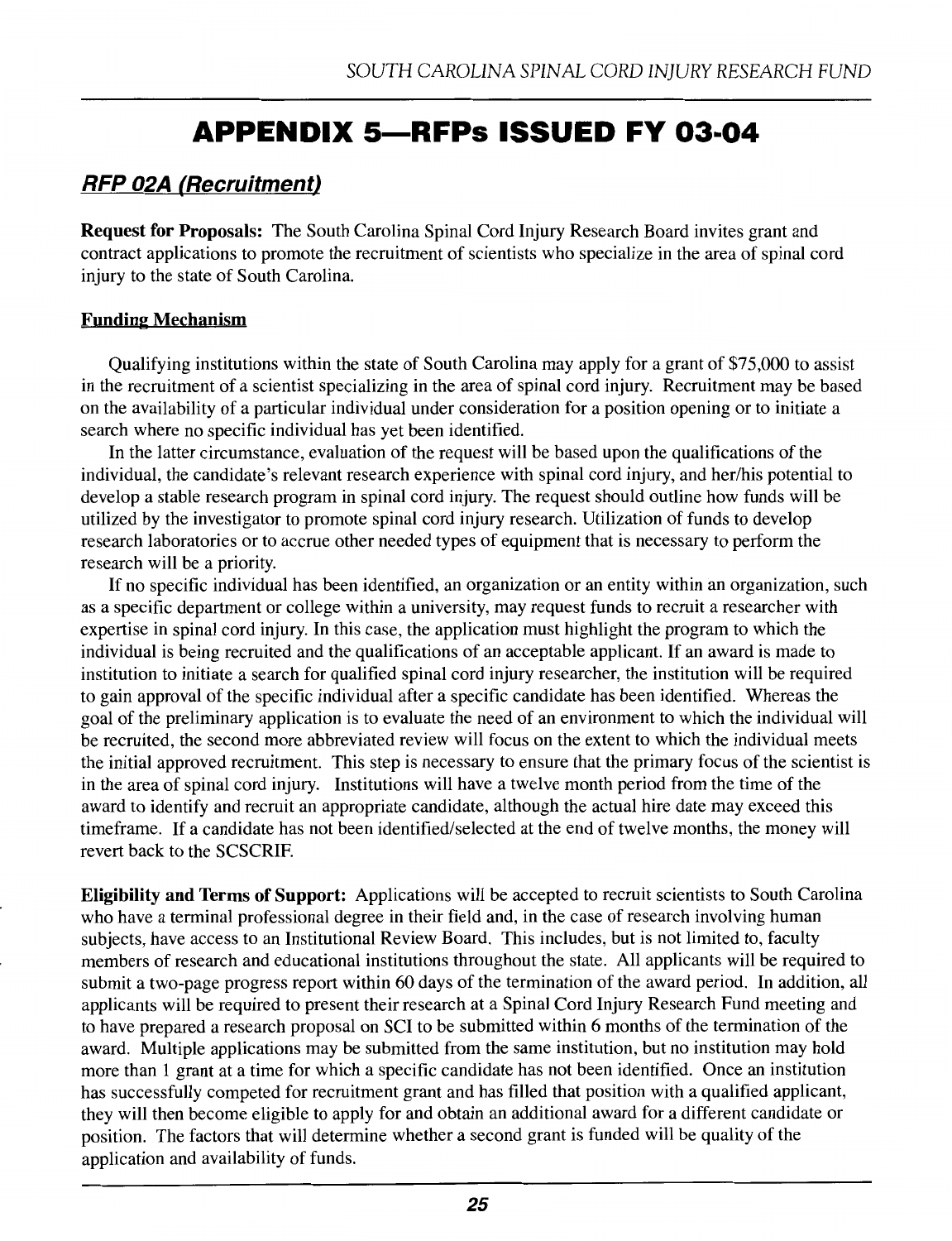**Funding:** Grant or contract support will be awarded initially for 24 months (i.e., the individual will have 24 months to expend the funds and may request a no cost extension after that time). Funds will be provided to the individual once they have moved to a SC institution of higher education. Institutions may apply for and receive multiple awards for recruitment. However, no institution that has a current award for which there is no identified candidate may receive a second award until the first award has been utilized to successfully recruit a candidate with expertise in spinal cord injury research. A maximum of 20% of the award may be used to support the recruits salary and fringe benefits. The Spinal Cord Injury Research Fund does not provide support for indirect costs and any such related costs essential to the proposed research should be included in the direct cost budget request. Once the individual is recruited, the funds will be used only for salary support, supplies, or equipment. No funds will be used for the search.

### **RFP 028 (Rehabilitation Feasibility)**

**Request For Contracts:** The South Carolina Spinal Cord Injury Research Board invites applications for a Phase I comprehensive study on the need and feasibility of enhancing primary rehabilitation services across the state of South Carolina. Primary rehabilitation is defined as that which occurs during that time shortly after the onset of spinal cord injury (within the first few days to the first few months). It is noteworthy that there is only one CARF accredited rehabilitation facility in the state of South Carolina and this is located in the northern part of the state in Greenville.

Assessment of need should address: 1) the needs for rehabilitation in South Carolina; 2) what is being done to meet these needs, including the currently availability and general quality of inpatient rehabilitation services in South Carolina; and 3) what can be done to improve or enhance the rehabilitation services in South Carolina. Surveillance data is available to assist in the assessment of need and distribution of SCI by region throughout the state.

The major component of the study will involve an evaluation of the feasibility of a minimum of three (3) alternative models of rehabilitation. Comparison between traditional and nontraditional innovative models will be given a priority. Examples of possible traditional models to explore are: A) totally public state and federally supported and run state program; B) totally private program supported by non-profit and for-profit entities; C) combination of the A and B; D) long-term acute care facility. Alternative models may be inpatient, outpatient, or home and community based, and may follow models developed elsewhere and adapted to do the circumstances of the state of South Carolina. Based on the results of the study, applicants must provide suggestions on the potential for rehabilitation services as either a free standing facility or in conjunction with other existing organizations/entities existing in South Carolina.

The goal of this request for proposals is to identify one or more feasible options that may be realistically implemented to enhance rehabilitation services in the state of South Carolina. Therefore, applications that have the greatest potential to identify means of enhancing rehabilitation services in the state of South Carolina will be given priority. It is strongly recommend that applicants consult with at least one stakeholder group, such as the South Carolina Spinal Cord Injury Association and the South Carolina Brain Injury Alliance, in order to gain an understanding of need from the perspective of the stakeholders. Notes from a meeting held on December 5<sup>th</sup> among interested parties from around the state are attached to this announcement along with pertinent comments from Kermit Short (Director of the South Carolina Spinal Cord Injury Association) regarding special needs and concerns in the state of South Carolina. It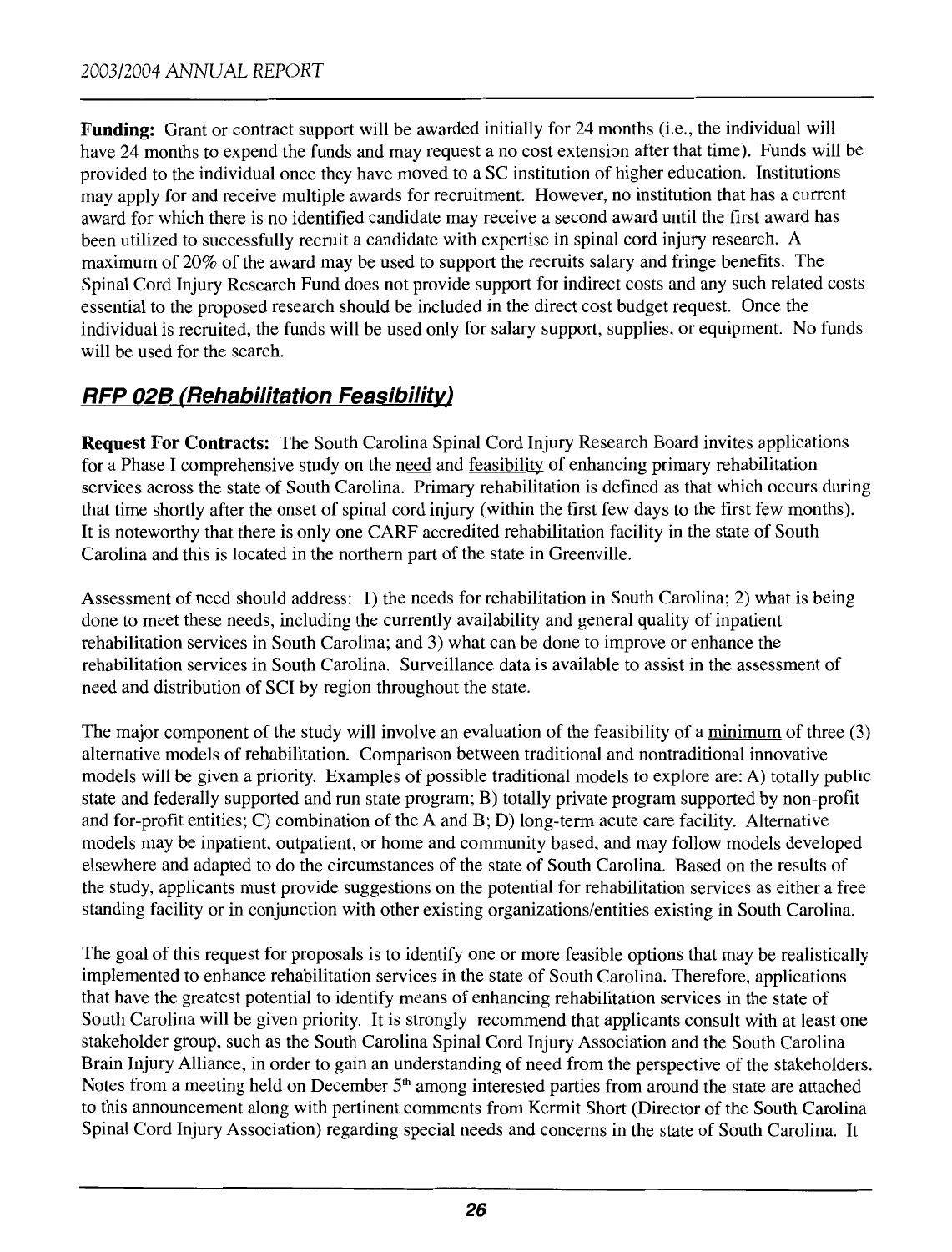is recommended that applicants read the ideas, although applicants are not required to address these points unless they explicitly appear within the RFP itself.

**Eligibility and Terms of Support:** Applications will be accepted from individuals, groups, consultants and others in South Carolina who have expertise in performing feasibility studies for services. Upon receipt of funding, the awardee will have 6 months to provide a comprehensive written report on the study. The maximum award is \$100,000. At the three-month midpoint, the awardee will be required to present to the SCSCIRF Board of Directors the status of the study and will incorporate any suggestions into the final report. This report will be used to help generate support for a Phase II Development program. The awardee maybe requested to attend meetings for the Phase II program.

**Funding:** Contract support will be awarded for 6 months. The Spinal Cord Injury Research Fund does not provide support for indirect costs and any such related costs essential to the proposed research should be included in the direct cost budget request.

### **RFP 03 (Round 03 Research Projects)**

**Request For Proposals:** The South Carolina Spinal Cord Injury Research Board invites grant and contract applications for research on all aspects of spinal cord injury (SCI) in an effort to develop better understanding and ultimately treatment for paralysis and other consequences of spinal cord injury and disease. This is the third annual call for grants that outline innovative and potentially groundbreaking research. It is estimated that \$1,000,000 will be available for projects funded in response to this request.

### **Funding Mechanisms**

- 1. Primary research grants will not exceed \$150,000 over a 24-month period. These will support research activities of junior faculty (usually within 1 to 5 years of their first faculty position or first research position) that range from basic science to applied science. Anticipated are three to four awards, with no more than a 2: 1 ratio in either basic versus applied science. The primary goal of these research grants will be to perform studies that lay the foundation for larger projects that may being federal funds into the state of South Carolina. We are particularly interested in funding at least one project that specifically addresses issues related to access to care or the health care delivery in the state of South Carolina. This project should address one or more of the following priorities: attendant care, access to primary rehabilitation, access to follow-up services, availability of physicians and other health care professions, the efficacy of existing programs, or outcomes associated with the quality of existing or pilot programs.
- 2. Career development awards will be utilized to support new investigators in the field of spinal cord injury, or to support the work of individuals crossing over to spinal cord injury research from other areas. A maximum of \$100,000 will be granted over an 24-month period. The primary goals of this mechanism will be to increase the likelihood that a researcher will be able to successfully compete for a federally funded K grant or other federally funded career development award upon completion of the project. The proposed award will give new investigators set-aside time from their other activities to focus on research, not to exceed 50% FTE, and lay the foundation for them to obtain awards. These awards may reflect either basic science projects or applied projects.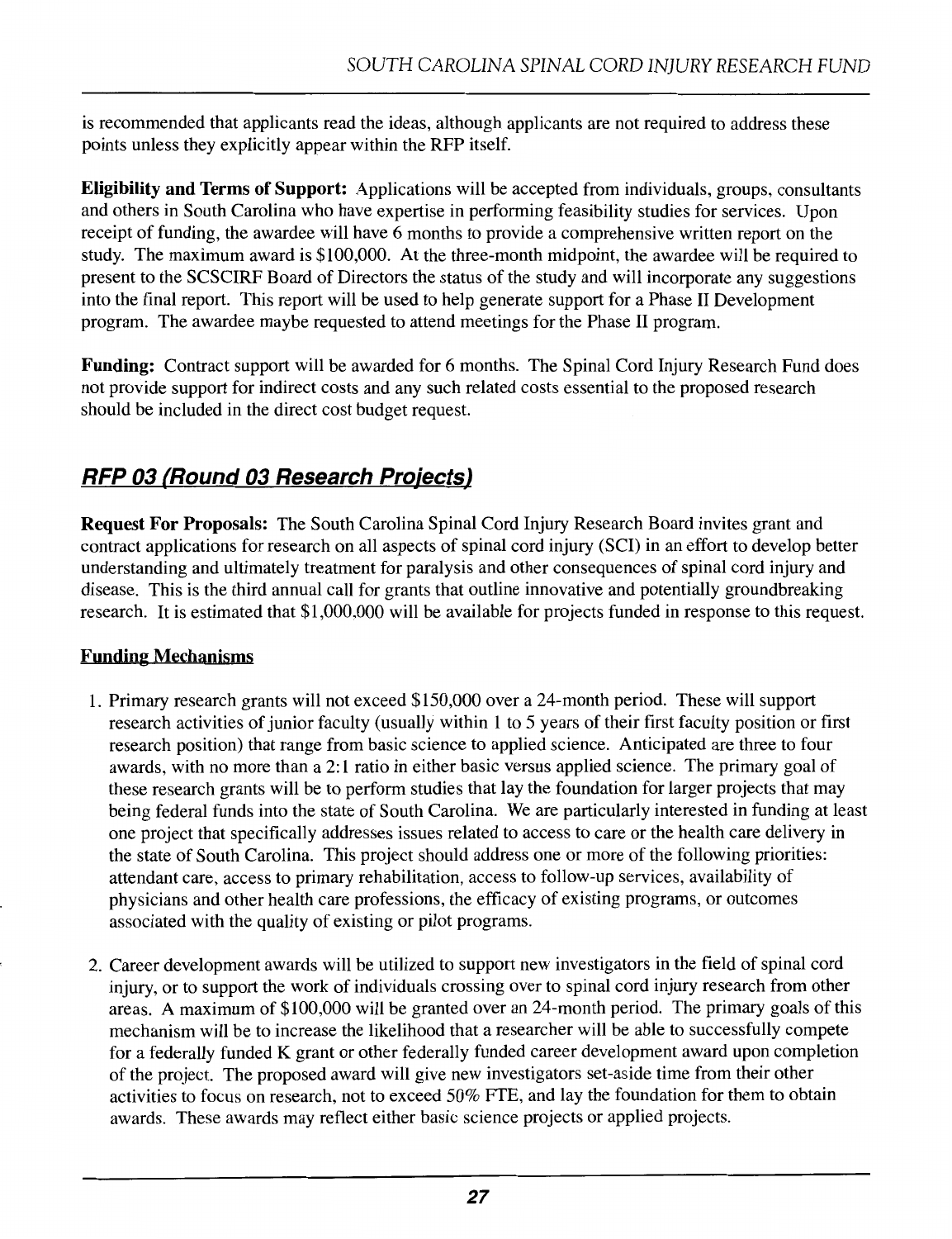- 3. Small pilot grant funds of \$20,000-\$25,000 will be available for single year projects. The goal of this award is specifically to support investigators who need to collect a modest amount of pilot data or purchase equipment necessary to position themselves for NIH grants. This mechanism will support the work of senior investigators. Three to five such awards per year are anticipated as funding levels permit. This mechanism also will have a second midyear cycle in which proposal may come directly to the Scientific Director or Associate Scientific Director who will set up a review from an external panel and then submit recommendations to the Board regarding approval.
- 4. Up to \$70,000 (\$35,000/year) will be set aside for projects that disseminate the results of research to the citizens in South Carolina with spinal cord injury. This dissemination component is of great importance to the mission of the SCI Research Fund, as the information derived from the research studies must reach those individuals who can utilize it. Three types of activities will be supported under this mechanism: development of annual conference, generation of educational materials for consumers that may be directly disseminated to them (e.g., pamphlets), and funds for the continuation and updating of the website.

**Eligibility and Terms of Support:** Applications will be accepted from clinicians, therapists, educators, and scientists in South Carolina who have a terminal professional degree in their field and, in the case of research involving human subjects, have access to an Institutional Review Board. This includes, but is not limited to, faculty members of research and educational institutions throughout the state. All applicants will be required to submit a two-page progress report within 60 days of the termination of the award period. In addition, all applicants will be required to present their research at a Spinal Cord Injury Research Fund meeting and to have prepared a research proposal on SCI to be submitted within 6 months of the termination of the award.

**Funding:** Grant or contract support will be awarded initially for 24 months (except for pilot projects which are 12 months), with no guarantee of renewal. Further funding will depend on progress reports at 12-month intervals that include evidence of productivity, with consideration for renewal of projects that show progress or significant promise on re-submission. Reasonable amount of funds for support of the Principal Investigator's salary will be considered, but should not exceed 20% of the total requested budget (except for Career Development applications where it shall not exceed 50% ). Grant or contract fund uses for equipment are not encouraged, but minor items will be considered provided they are clearly justified as absolutely essential to the successfully conduct of proposed research. Requests for travel should be focused on development of networking necessary for the conduct of research. The Spinal Cord Injury Research Fund does not provide support for indirect costs and any such related costs essential to the proposed research should be included in the direct cost budget request.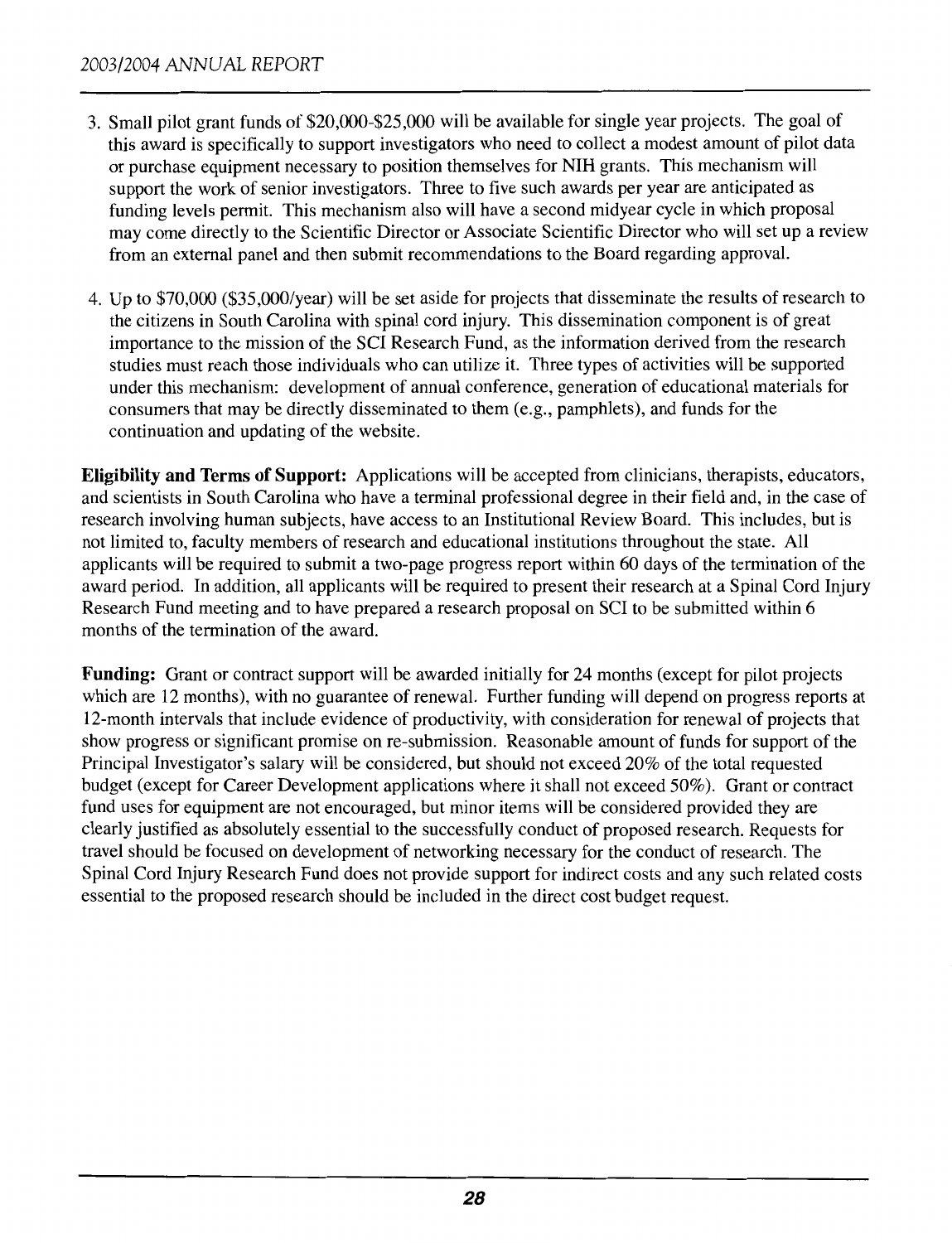# **APPEN-DIX 6-12/05/03 REHAB MEETING**

### AGENDA-12/05/03 REHAB MEETING

### 1. WELCOME- Dr. Cuddy

- 2. INTRODUCTION OF CO-CHAIR & PARTICIPANTS- Dr. Brabham, Dr. Herring, and Mr. Short
- 3. EVENTS LEADING TO THIS MEETING-Co-Chairs and Participants
- 4. CHARGE TO PARTICIPANTS-Co-Chairs

Assist the SC Spinal Cord Injury Research Fund develop a Request for Proposals:

- *To study need for and financial feasibility of*
- *Additional separately licensed inpatient rehabilitation beds and therapies in South Carolina*
- *For spinal cord and possibly related injuries*
- *With end target of a possible business plan for identified needs*
- *And give special priority to any cooperative study proposals partnering more than one of the SC research universities*
- 5. SCOPE OF PROBLEM/NEED-Dr. Selassie
- 6. BACKGROUND OF CURRENT STATUS IN SC-Ms. Tyrell
- 7. ANY POSSIBLE FUTURE STRATEGIES CURRENTLY BEING CONSIDERED-Co-Chairs and Participants
- 8. PARAMETERS OF STUDY TO DEFINE AND MEET NEEDS-Co Chairs and Participants
- 9. DRAFTING OF REQUEST FOR PROPOSALS-All
- 10. THIRD PARTY FINANCING OF SCI AND TBI-Dr. Shallcross

### 11. ADJOURN FOR LUNCH AND INFORMAL DISCUSSIONS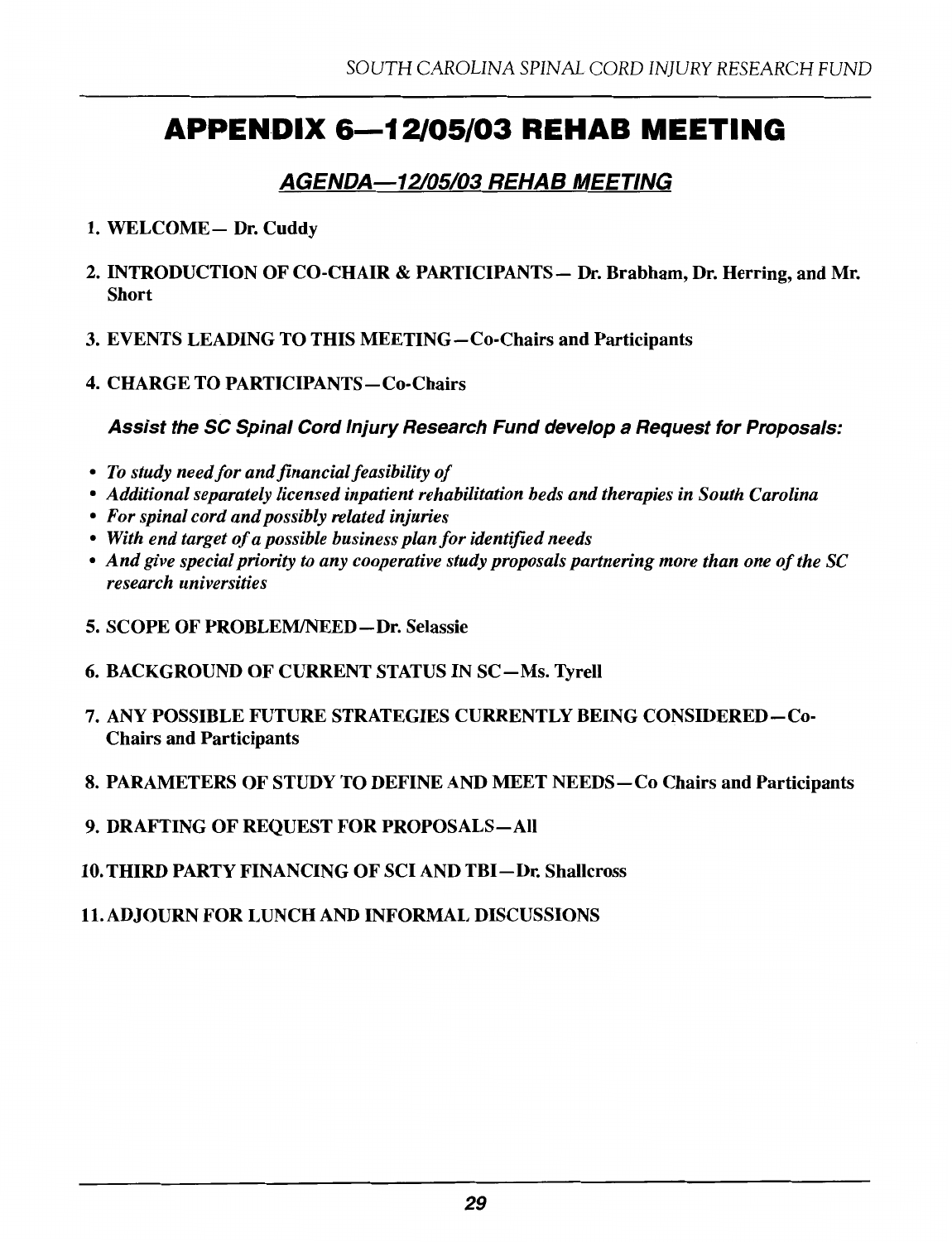### **ATTENDANCE 12105103 REHAB MEETING**

#### Dr. David Griesemer

SC Spinal Cord Injury Research Fund Board & Chairman MUSC Department of Neurology 96 Jonathan Lucas Street, Suite 309 PO BOX 250606 Charleston, SC 29425

#### Dr. Anbesaw W. Selassie

Asst. Professor MUSC Dept. of Biometery & Epidemology 135 Cannon Street PO BOX 250835 Charleston, SC 29425

### Dr. Linda C. Veldheer

Director Head and Spinal Cord Injury Division SC Dept. of Disabilities & Special Needs 3440 Harden Street Extension POBOX4706 Columbia, SC 29240

### Ms. Lucerne Iseman

Assistant Commissioner SC Vocational Rehabilitation Department 1410 Boston Avenue West Columbia, SC 29171

### Mr. Larry C. Bryant Commissioner SC Vocational Rehabilitation Department 1410 Boston Avenue

West Columbia, SC 29171

### Dr. David M. Ward

Associate Professor Health Administration & Policy (CHP) PO BOX 250807 Medical University of South Carolina Harborview Office Tower, Room 408 19 Hagood Avenue Charleston SC 29425

### Mr. Michael Godkin

**Director** Disability Resource Center 7944 Dorchester Road Suite B North Charleston, SC 29418

### Dr. Sheldon Herring

Program Director, TBI Program Roger C. Peace Rehabilitation Hospital 651 S. Main Street Greenville, SC 29601-2504

### Dr. Robert Brabham

Executive Director Brain Injury Alliance of S. C. 1030 St. Andrews Road Columbia, SC 29210

### Mr. Kermit Short

Executive Director Spinal Cord Injury Association 2009 Hampton Street, Suite A Columbia, SC 29204

### Ms. Beth Bradley

SCI Education Nurse Spinal Cord Injury Association 2009 Hampton Street, Suite A Columbia, SC 29204

### Ms. Linda McDonald

Clinical Leader 2 East Total Joint Replacement Unit MUSC Main Hospital, Room 232 169 Ashley Avenue Charleston, SC 29425

#### Dr. Mary Noreen Herring

MUSC Department of Neurology PO BOX 250606 Clinical Science Bldg., Room 325F 96 Jonathan Lucas Street Charleston, SC 29425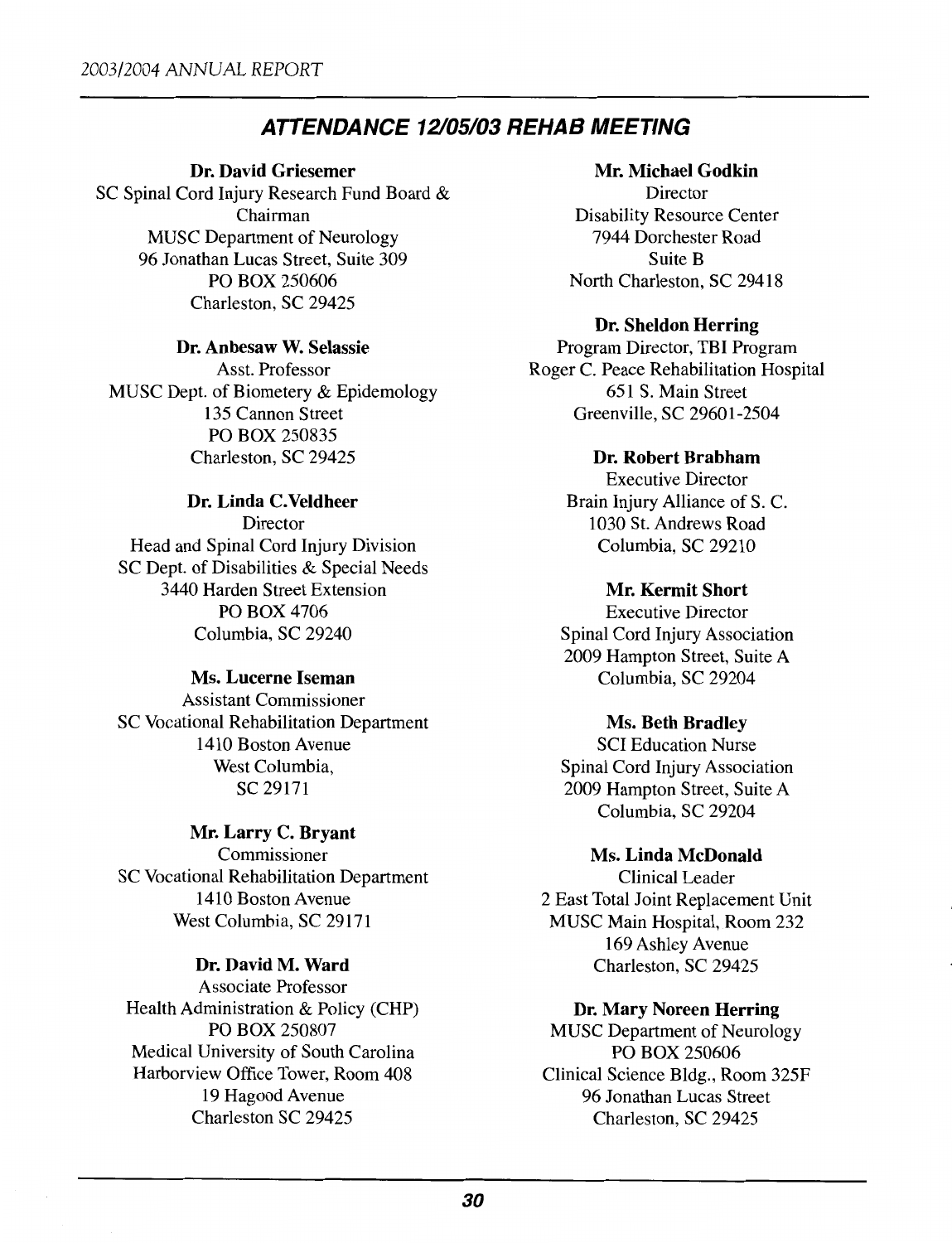### Dr. Elisabeth Pickelsimer

MUSC Dept. of Biometery & Epidemiology 135 Cannon Street PO BOX 250835 Charleston, SC 29425

### Dr. David L. Shallcross

SC Spinal Cord Injury Research Fund Board 1003 Grove Road, Suite E Greenville, SC 29605

### Dr. W. Daniel Westerkam

SC Spinal Cord Injury Research Fund Board 296 Sheringham Road Columbia, SC 29212

### Ms. Terry Peacock

SC Spinal Cord Injury Research Fund Board 1200 St. Andrews Road, #1307 Columbia, SC 29210

### Dr. Brian Cuddy

Charleston Neurological Associates, L.L.C. 2097 Henry Tecklenerg Drive Suite 305 Charleston, SC 29414

#### Ms. Lynn Phillips

Center for Health Service Policy and Research Arnold School of Public Health University of South Carolina Columbia, SC 29298

#### Dr. Dave Murdy

Center for Health Service Policy and Research Arnold School of Public Health University of South Carolina Columbia, SC 29298

#### Ms. Mary Tyrell (for W. Pete Bailey)

Chief, Health and Demographics Office of Research and Statistics SC Budget and Control Board 1919 Blanding Street Columbia, SC 29210

Ms. Alice Jiannuzi Director of Marketing Operations HealthSouth 9181 Medcom Street Charleston, SC 29406

#### Ms. Kikki Thayer

Administrator HealthSouth 9181 Medcom Street Charleston, SC 29406

### Ms. Beth Koele

Administrator HealthSouth 900 East Cheves Street Florence, SC 29506

#### Dr. Robert J.Froehlich

Assistant Professor Rehabilitative Counseling Program Deoartment of Neuropsychaitry and Behavioral Medicine USC College of Medicine 3555 Harden St., Ext., Suite B-20 Columbia SC 29203

#### Ms. Pat Grafton

Roper Rehabilitation Services Manager Roper Rehabilitation Hospital 316 Calhoun Street Charleston, SC 29401

### Mr. W. Stuart Smith

VP Clinical Operations & Exec. Director Medical University Hospital Authority PO BOX 29532 169 Ashley Avenue Charleston, SC 29425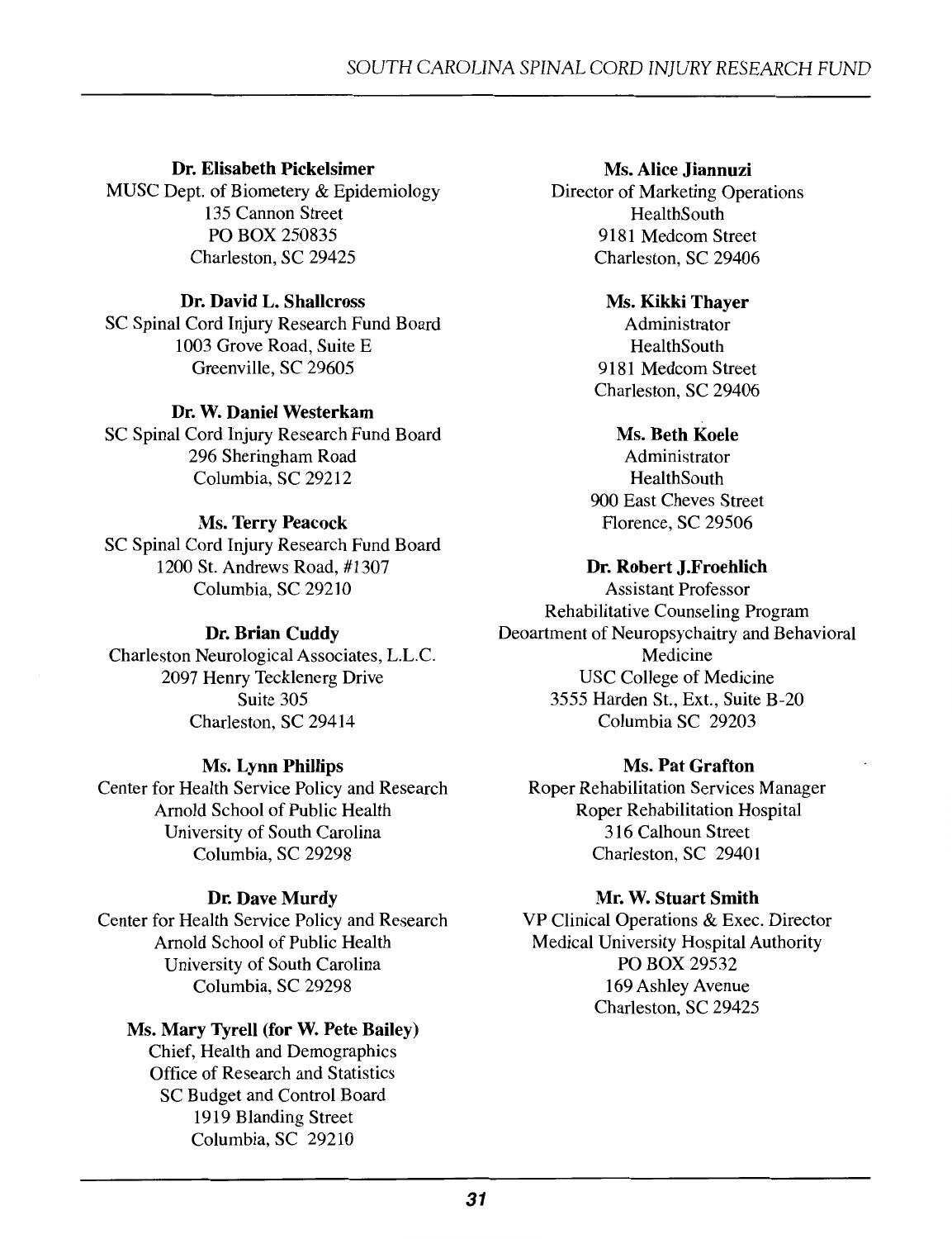$\ddot{\phantom{a}}$ 

 $\cdot$